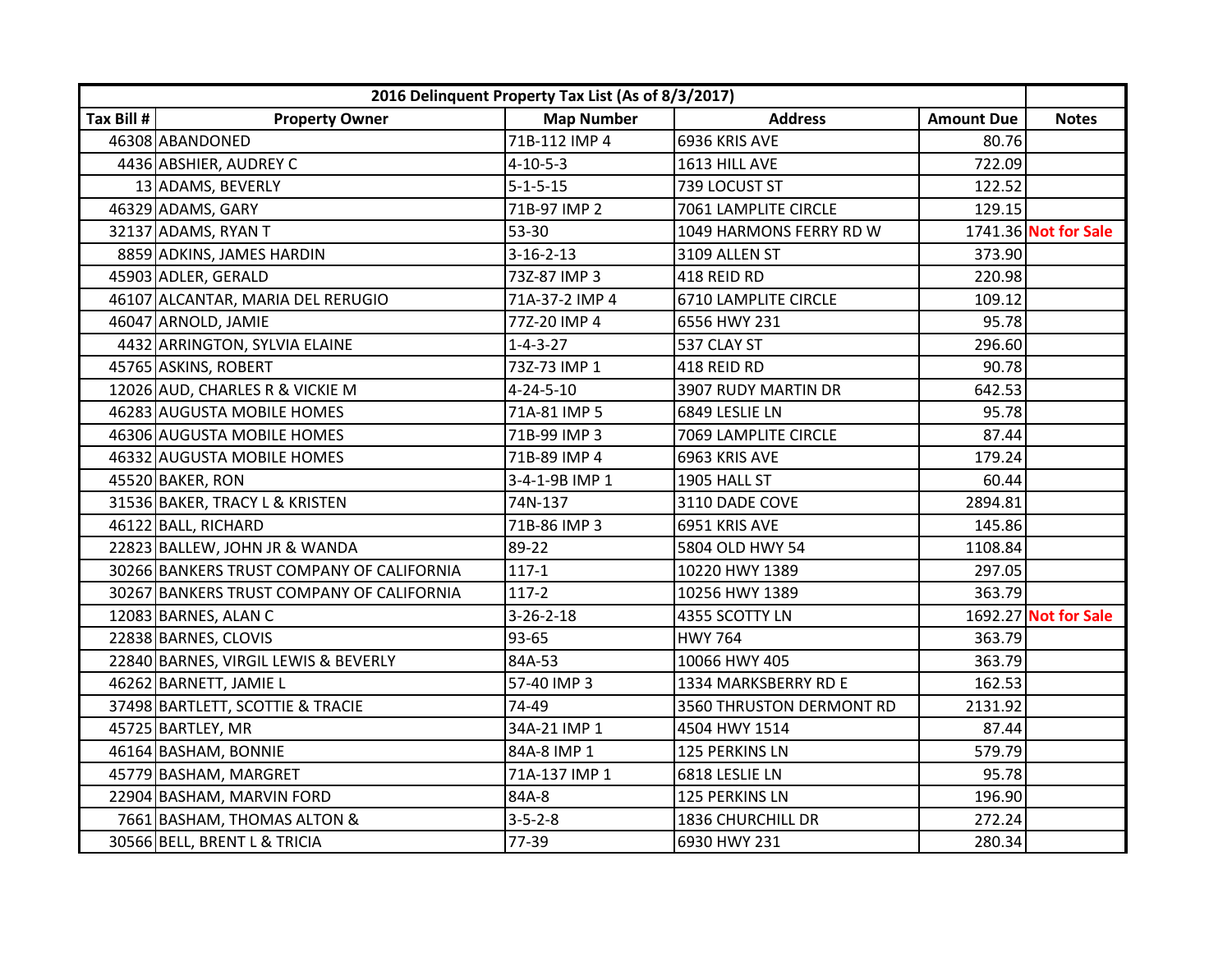| 30255 BELL, BRENT L & TRICIA L    | 5A-33              | 6081 FIRST ST              | 90.09   |                      |
|-----------------------------------|--------------------|----------------------------|---------|----------------------|
| 22951 BELL, LINWOOD               | 130A0-93           | <b>WALNUT ST</b>           | 533.03  |                      |
| 17030 BICKETT, EVA &              | $4 - 24 - 6 - 12$  | 4125 RUDY MARTIN DR        |         | 1281.73 Not for Sale |
| 237 BILLINGS, ALOHA W             | $4 - 15 - 4 - 19$  | 2214 YORK DR               | 356.25  |                      |
| 45711 BITTEL, TONY                | 75-66-1 IMP 1      | 5349 MILLERS MILL RD       | 112.48  |                      |
| 34473 BIVENS, BILLY & ANGELA      | 40-74              | 4821 HWY 81                | 1080.48 |                      |
| 29205 BLAN, DAVID W & LENIAH R    | 128-21-2           | 9206 JACK HINTON RD        | 1097.14 |                      |
| 12162 BOARMAN, DARYL & TONYA      | $2 - 10 - 3 - 50$  | 1506 WING AVE              | 917.88  |                      |
| 23151 BOEHMAN, ERIC J             | 108-97             | 10180 CAMPGROUND RD        | 653.22  |                      |
| 23173 BOLING, NAOMI               | 11-99              | <b>HWY 60 W</b>            | 46.69   |                      |
| 7769 BOUSER, JAMES ROBERT         | $4 - 10 - 2 - 3$   | 1413 ST MARYS AVE          | 600.77  |                      |
| 12215 BRATCHER, PAUL J & WINTER D | 4-20-13-74         | 2071 BARRON DR             | 1246.69 |                      |
| 46347 BRATCHER, ROBERT            | 73Z-64 IMP 5       | 418 REID RD                | 177.60  |                      |
| 38373 BREKK FARMS LLC             | 46-14              | 1800 RIVER RD              | 319.76  |                      |
| 38374 BREKK FARMS LLC             | $46 - 18 - 3$      | 3493 MEDLEY RD             | 280.34  |                      |
| 20131 BREKK PROPERTIES LLC        | $6 - 18 - 1 - 18$  | 700 TURTLE CREEK DR        | 163.51  |                      |
| 20132 BREKK PROPERTIES LLC        | $6 - 18 - 1 - 19$  | <b>710 TURTLE CREEK DR</b> | 163.51  |                      |
| 20133 BREKK PROPERTIES LLC        | $6 - 18 - 1 - 20$  | 720 TURTLE CREEK DR        | 163.51  |                      |
| 20134 BREKK PROPERTIES LLC        | $6 - 18 - 1 - 24$  | 848 RABBIT RUN             | 163.51  |                      |
| 20135 BREKK PROPERTIES LLC        | $6 - 18 - 1 - 36$  | 849 RABBIT RUN             | 163.51  |                      |
| 20136 BREKK PROPERTIES LLC        | $6 - 15 - 12 - 1$  | 3615 W 2ND ST              | 3701.69 |                      |
| 20137 BREKK PROPERTIES LLC        | $6 - 15 - 12 - 2$  | 3709 W 2ND ST              |         | 2616.89 Not for Sale |
| 20138 BREKK PROPERTIES LLC        | $6 - 15 - 12 - 3$  | 3721 W 2ND ST              | 1765.70 |                      |
| 20139 BREKK PROPERTIES LLC        | $6 - 15 - 12 - 4$  | 3727 W 2ND ST              | 2333.16 |                      |
| 20140 BREKK PROPERTIES LLC        | 6-18-1-999         | 4000 MEDLEY RD             | 196.90  |                      |
| 20141 BREKK PROPERTIES LLC        | $6 - 18 - 1 - 34$  | 858 RABBIT RUN             | 163.51  |                      |
| 20142 BREKK PROPERTIES LLC        | $6 - 18 - 1 - 35$  | 859 RABBIT RUN             | 163.51  |                      |
| 20144 BREKK PROPERTIES LLC        | 6-22-1-999         | HILL POINTE CROSSING       | 1161.57 |                      |
| 21757 BREKK PROPERTIES LLC        | $6 - 18 - 2 - 200$ | <b>4125 BUCK TRAIL</b>     | 308.74  |                      |
| 38358 BREKK PROPERTIES LLC        | $37-3$             | <b>HARBOR CREST COVE</b>   | 1600.52 |                      |
| 38371 BREKK PROPERTIES LLC        | 37-26              | <b>BOOTH FIELD RD</b>      | 46.69   |                      |
| 11170 BRICKNER, DANA M            | $4 - 17 - 7 - 11$  | 1009 HALIFAX DR            | 988.07  |                      |
| 372 BRUNER, ROBERT T              | $3 - 6 - 4 - 3$    | 2229 MCCONNELL AVE         | 367.84  |                      |
| 8527 BUCKNER, RAFE A              | $5 - 4 - 10 - 6A$  | 728 SYCAMORE ST            | 249.12  |                      |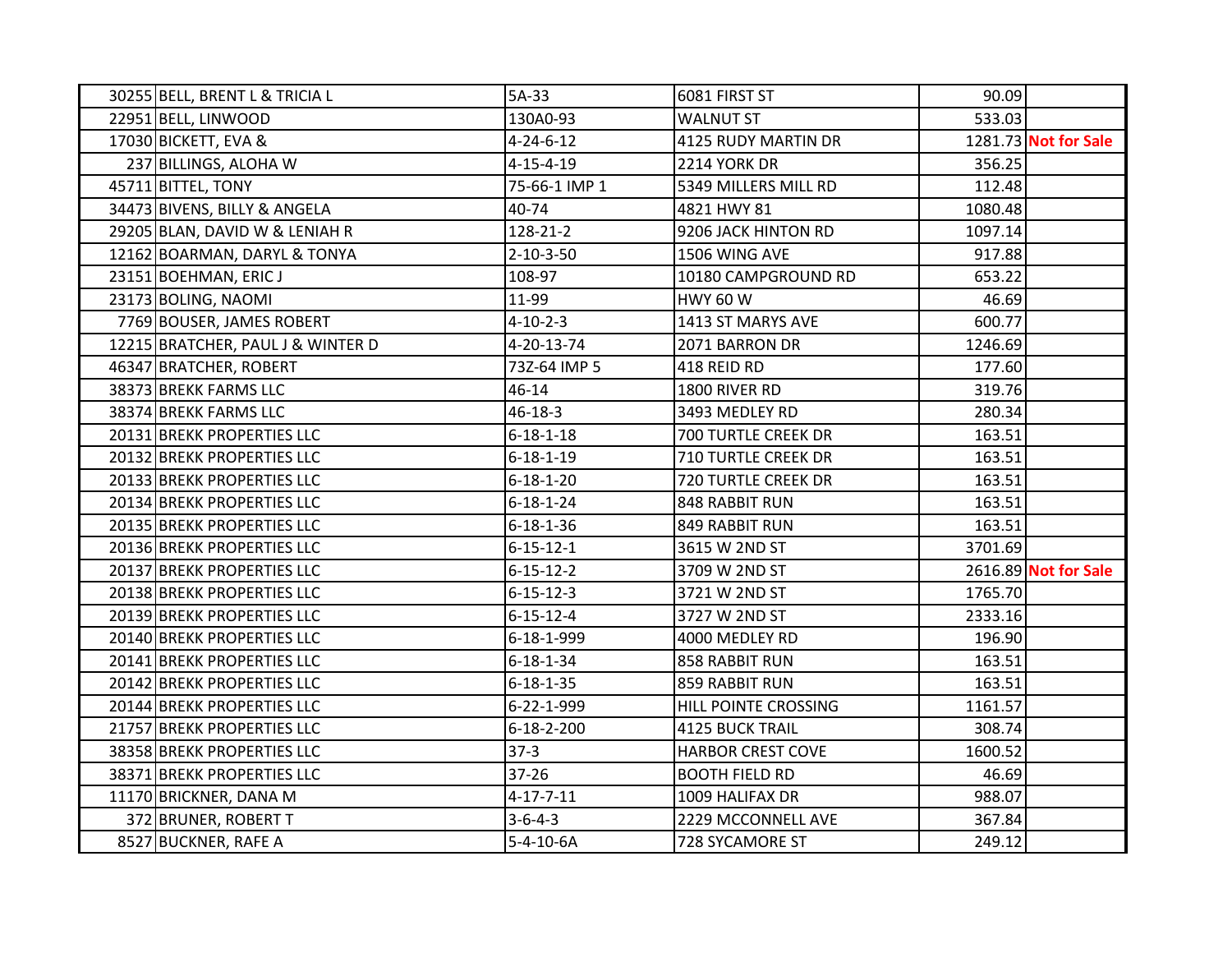| 3604 BUNCH, LARRY W & VIRGINIA          | $6 - 6 - 11 - 6$  | 1427 W 5TH ST            | 81.75   |                     |
|-----------------------------------------|-------------------|--------------------------|---------|---------------------|
| 9672 BURDEN, NORMA JEAN                 | $2 - 5 - 9 - 14$  | 1107 HALL ST             | 90.85   |                     |
| 23412 BURDEN, WILLIAM G & MELINDA REECE | 42A-17            | 7810 HWY 81              | 262.69  |                     |
| 45539 BURKE, MATT                       | 71A-132 IMP 1     | 6780 LESLIE LN           | 154.21  |                     |
| 10601 C & D PROPERTY MANAGEMENT LLC     | $3 - 4 - 5 - 16$  | 1524 E 19TH ST           | 468.26  |                     |
| 4653 CALLOWAY, HUBERT E SR & KATHLEEN F | $5 - 5 - 8 - 3$   | 706 GEORGE ST            |         | 81.75 Not for Sale  |
| 34504 CANARY, JARED PATRICK &           | $59-30-2$         | <b>HWY 431</b>           | 149.54  |                     |
| 46034 CANARY, NICOLE                    | 77Z-9 IMP 8       | 6556 HWY 231             | 92.44   |                     |
| 46259 CAPPS, TYLER                      | 41Z-22 IMP 3      | <b>4040 PARK DR</b>      | 92.44   |                     |
| 3640 CARDEN, SHARON GAYLE               | $5 - 11 - 17 - 9$ | 2012 W 7TH ST            | 135.90  |                     |
| 30425 CARPENTER, DEBBIE L               | $77-15$           | 6596 HWY 231             | 818.48  |                     |
| 19457 CARTER, DAVID & SONDRA            | 4-20-18-12        | 3617 WINCHESTER DR       | 844.45  |                     |
| 33378 CARTER, ROGER                     | 130A0-190         | 10433 HWY 54             |         | 663.22 Not for Sale |
| 46314 CARTER, TYLER                     | 71B-158 IMP 4     | 6938 JAMIE LN            | 229.31  |                     |
| 23565 CASEBIER, JUSTUS R                | 90-117            | 3142 HWY 142             | 946.96  |                     |
| 46182 CASSADY, NATACHIA                 | 71B-4 IMP 4       | 6913 LAMPLITE CIRCLE     | 112.48  |                     |
| 4716 CAVE, LARRY S SR                   | 6-10-10-24A       | 2410 FRENCH ST           |         | 94.50 Not for Sale  |
| 4804 CAVE, LARRY SR                     | 6-10-10-24B       | 2408 FRENCH ST           |         | 117.07 Not for Sale |
| 39830 CECIL, MICHAEL                    | 85-22             | 7739 HWY 2830            | 783.38  |                     |
| 45638 CECIL, MICHAEL                    | 132-1 IMP 2       | 12337 INDIAN HILL RD     | 145.86  |                     |
| 5030 CHAPPELL, MARCUS & AMANDA          | $2 - 8 - 3 - 1$   | 1700 LEITCHFIELD RD      | 258.86  |                     |
| 29282 CHENAULT, JOYCE                   | $1 - 15$          | 9891 HULSEY LP           | 96.77   |                     |
| 46313 CHICOJ, TOMAS                     | 71B-135 IMP 6     | 6965 JAMIE LN            | 112.48  |                     |
| 23695 CHURCH, JUDY A                    | 62A-54            | <b>625 MAPLE HEIGHTS</b> | 214.27  |                     |
| 12394 CLARK, NANCY GAY                  | $3 - 17 - 7 - 29$ | 3800 KIPLING DR          | 513.99  |                     |
| 577 CLARK, RAY M                        | $2 - 6 - 6 - 9$   | 1511 CENTER ST           | 240.01  |                     |
| 12400 CLARK, ROBERT M & LINDA A         | $6 - 14 - 5 - 22$ | 2927 YOSEMITE DR         | 1181.59 |                     |
| 23762 CLAY, GEORGE S                    | $2 - 12$          | OFF CURDSVILLE DELAWARE  | 46.69   |                     |
| 593 CLINE, FRANCES Y                    | $5 - 3 - 4 - 11$  | 805 W 11TH ST            | 66.53   |                     |
| 6733 CLOUSE, DAVID                      | $5 - 11 - 7 - 7$  | <b>614 POINDEXTER ST</b> | 54.97   |                     |
| 7552 CLOUSE, DAVID                      | $5 - 11 - 2 - 2B$ | 2409 CRAVENS AVE         | 84.77   |                     |
| 45547 CLOUSE, DAVID                     | 24-7 IMP 1        | 7414 HWY 815             | 87.44   |                     |
| 6564 CLOUSE, DAVID L                    | $5 - 9 - 2 - 7$   | 820 GEORGE ST            | 140.78  |                     |
| 7553 CLOUSE, DAVID L                    | 5-10-15-4A        | 1027 WESTERN CT          | 115.22  |                     |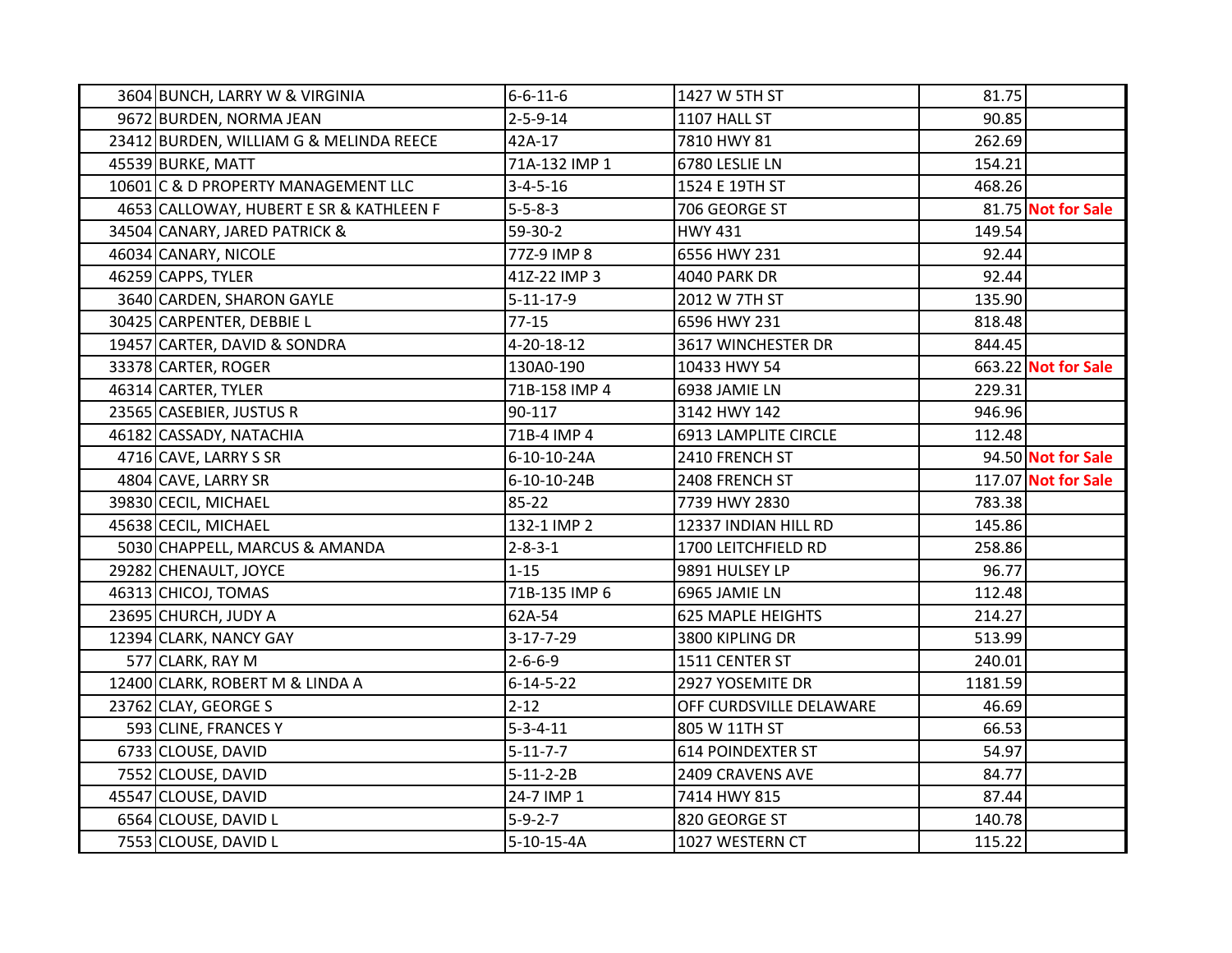| 7554 CLOUSE, DAVID L                      | $5 - 10 - 15 - 5$ | 1028 WESTERN CT             | 121.31  |                      |
|-------------------------------------------|-------------------|-----------------------------|---------|----------------------|
| 23785 CLOUSE, DAVID L & VIRGINIA          | $24 - 7$          | 7440 CLEVELAND RD           | 748.87  |                      |
| 9943 CLOUSE, MARCUS A                     | $5 - 10 - 15 - 4$ | 1035 WESTERN CT             | 166.96  |                      |
| 3606 CLOUSE, ROY GENE                     | $5 - 11 - 2 - 3$  | 2427 CRAVENS AVE            | 67.16   |                      |
| 4312 COLBERT, MIKAEL & CARRIE             | $1 - 9 - 7 - 16$  | 721 WING AVE                | 283.21  |                      |
| 10190 COLBURN, ANGELICA                   | $5 - 3 - 10 - 10$ | 907 W 13TH ST               | 182.18  |                      |
| 12425 COLEMAN, MARSHALL Q & FAITH A       | $6 - 16 - 1 - 80$ | 3888 SPRINGTREE DR          | 1451.94 |                      |
| 23821 COLONY MOBILE ESTATES ASSOCIATION   | 731-104           | 5200 GRAHAM LN              | 1822.01 |                      |
| 46294 CONOVER, AMBER                      | 71B-25 IMP 5      | 6976 LAMPLITE CIRCLE        | 85.79   |                      |
| 8571 COOMES, DOROTHY LOUISE               | $4 - 9 - 8 - 20$  | 1212 MAPLE AVE              | 687.99  |                      |
| 11548 COONEY, BEVERLY J & CONNIE M SCALF  | 6-10-6-18         | 2519 PARDON AVE             | 346.52  |                      |
| 45899 COOPER, KRISTI                      | 73Z-29 IMP 3      | 418 REID RD                 | 90.78   |                      |
| 32025 COOPER, MICHAEL D & ANGELA          | 123-38-4          | 8990 CRISP RD               | 1330.81 |                      |
| 45896 COOPER, RAY                         | 134-16 IMP 2      | 12171 FLORAL RD             | 99.15   |                      |
| 46108 COOPER, RAY                         | 71A-60 IMP 4      | <b>6820 LAMPLITE CIRCLE</b> | 112.48  |                      |
| 46299 COOPER, RAY                         | 71B-55 IMP 10     | 6973 LESLIE LN              | 245.98  |                      |
| 655 COOPER, WILLIAM J                     | $3-6-5-1A$        | 2200 MCCONNELL AVE          | 253.40  |                      |
| 46344 CORTEZ, ELLA                        | 73Z-45 IMP 5      | 418 REID RD                 | 90.78   |                      |
| 35707 COUNTRY HAM RESTAURANT LLC          | 38-38             | 5421 HWY 60 W               | 1888.76 |                      |
| 672 COY, SUSAN M                          | $3 - 1 - 6 - 1$   | 102 W 20TH ST               | 439.66  |                      |
| 5541 CRITE, CLARA LOUISE                  | $2 - 5 - 8 - 33$  | 1019 JACKSON ST             | 78.69   |                      |
| 19290 CROFT, KENNETH B                    | 3-38-5-186        | 2694 WISTERIA GARDENS       | 1715.65 |                      |
| 696 CROWE, KENNETH                        | $5 - 4 - 5 - 6$   | 530 ELM ST                  | 185.23  |                      |
| 697 CROWE, KENNETH & SHEILA               | $5 - 4 - 5 - 5$   | 524 ELM ST                  | 60.44   |                      |
| 46335 CRUZ, RAYMOND                       | 71B-186 IMP 3     | 6983 LEAH LN                | 329.44  |                      |
| 42040 CUNNINGHAM, LUCIA M & ROGER L       | 126-50-1          | 11285 INDIAN HILL RD        | 781.06  |                      |
| 36300 CUSTER, JAMES M                     | 73B-88            | 4901 GRANDVIEW DR           |         | 1297.43 Not for Sale |
| 36571 D S 9 LLC                           | 61A-155-5         | 3612 RIVERBEND COVE         | 2707.70 |                      |
| 45977 DAMRON, ANDREA                      | 97C-11-2 IMP 2    | 9407 HWY 662                | 120.83  |                      |
| 38505 DANIELS, MAX L JR                   | 89-185            | 5355 HWY 54                 | 6368.23 |                      |
| 37401 DAUGHERTY, AMANDA K                 | 731-92            | 5455 RED MILE LP            | 653.22  |                      |
| 4958 DAVIDSON, SHEILA M                   | $6 - 3 - 3 - 2$   | 218 POPLAR ST               | 264.93  |                      |
| 3644 DAVIESS COUNTY INSURANCE INC         | $1 - 9 - 4 - 1B$  | 1604 E 4TH ST               | 387.33  |                      |
| 33243 DAWSON, VIOLET N & JOHNNY DAWSON JR | 19A-14            | 7431 GRIFFITH STATION RD    | 155.18  |                      |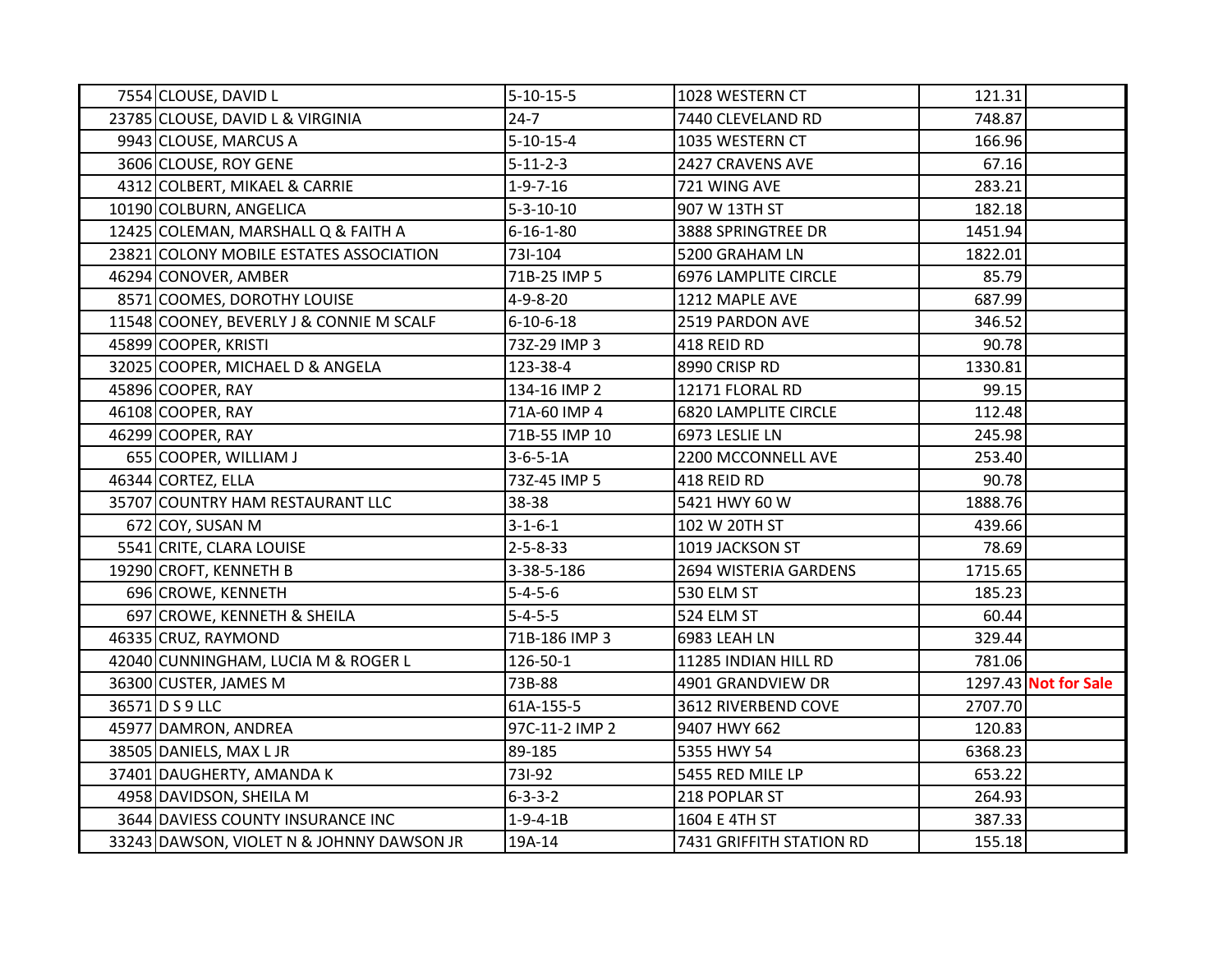| 20346 DE BARRERA, MARIA G MIRANDA     | $5 - 8 - 6 - 17$  | 1842 CALHOUN ST             | 966.29  |                      |
|---------------------------------------|-------------------|-----------------------------|---------|----------------------|
| 8661 DEAN, JAMES JR                   | $2 - 2 - 6 - 13$  | 1725 DAVIESS ST             | 468.86  |                      |
| 6273 DEJARNETTE, VIVIAN               | $2 - 3 - 3 - 3$   | 1502 TRIPLETT ST            | 640.51  |                      |
| 802 DILLON, DEREK G & DEBORAH D       | $2 - 6 - 13 - 30$ | 729 CUMBERLAND ST           |         | 544.93 Not for Sale  |
| 46187 DIXON, EMILY                    | 71B-31 IMP 5      | <b>6952 LAMPLITE CIRCLE</b> | 104.14  |                      |
| 41774 DOCKEMEYER, CHAD O & ANGELA K   | 62A-3             | 222 HUBERT CT               | 1038.76 |                      |
| 45941 DONNA HALL ESTATE               | 71A-117 IMP 2     | 6716 LESLIE LN              | 195.92  |                      |
| 45968 DRAKE, JOHN T                   | 102-66 IMP 3      | 6420 OLD STATE RD           | 87.44   |                      |
| 7729 DUKE, TIFFANY LEE                | $2 - 9 - 5 - 10$  | 1317 HAYNES AVE             |         | 60.44 Not for Sale   |
| 9296 DUKE, TIFFANY LEE                | $2 - 9 - 5 - 9$   | 1313 HAYNES AVE             | 60.44   |                      |
| 24172 DURBIN, EW                      | 34-15-12          | 9330 HWY 81                 | 504.70  |                      |
| 847 DURBIN, SHERRY M                  | $6 - 8 - 5 - 11$  | 113 RIVER RD                | 182.18  |                      |
| 40164 EATON, RANDY & LAURA            | 751-48            | 4445 HUNTERS TRACE          | 2081.81 |                      |
| 46077 EDGE, JEFF                      | 90-77 IMP 5       | 6443 HWY 762                | 212.61  |                      |
| 3944 EISENMENGER, RICHARD LOUIS JR    | $3 - 13 - 9 - 4$  | 2613 VICTORY CT E           |         | 123.14 Not for Sale  |
| 887 ENGLE, NELSON                     | $2 - 5 - 7 - 14C$ | 1105 OGLESBY ST             |         | 124.96 Not for Sale  |
| 888 ENGLE, NELSON                     | $2 - 5 - 7 - 14B$ | 1107 OGLESBY ST             |         | 124.96 Not for Sale  |
| 5067 ENGLE, NELSON E                  | $1 - 8 - 6 - 13$  | 815-819 STONE ST            |         | 288.10 Not for Sale  |
| 5069 ENGLE, NELSON E                  | $5 - 10 - 1 - 3$  | 2417 W 9TH ST               |         | 265.57 Not for Sale  |
| 5070 ENGLE, NELSON E                  | $5 - 11 - 13 - 1$ | 706 OMEGA ST                |         | 196.80 Not for Sale  |
| 5071 ENGLE, NELSON E                  | $5-11-13-1A$      | 2500 W 7TH ST               |         | 191.32 Not for Sale  |
| 5072 ENGLE, NELSON E                  | $5 - 11 - 15 - 2$ | 2301 W 8TH ST               |         | 194.34 Not for Sale  |
| 891 EPISON, LOUIS                     | $5 - 4 - 4 - 31$  | 523 SYCAMORE ST             | 60.44   |                      |
| 46110 ESPINOBARRIOS, SEBASTIAN        | 71A-100 IMP 2     | 6759 LESLIE LN              | 195.92  |                      |
| 11451 ESTES, CHRISTA                  | $2 - 8 - 4 - 2$   | 1506 LEITCHFIELD RD         | 340.44  |                      |
| 46181 ESTES, JEB M & CHRISTINA A COIN | 71A-140 IMP 2     | 6830 LESLIE LN              | 195.92  |                      |
| 46095 ESTES, TYLER                    | 73Z-86 IMP 5      | 418 REID RD                 | 90.78   |                      |
| 46113 ETHRIDGE, BRENDA                | 71A-147 IMP 2     | 6858 LESLIE LN              | 262.69  |                      |
| 42567 EUBANKS, FARREN & BRIDGET       | $3 - 15$          | 9440 FENWICK RD             | 3297.36 |                      |
| 46093 EYLICIO, JESSICA                | 73Z-79 IMP 5      | 418 REID RD                 | 120.83  |                      |
| 46212 FAILLE, PAUL                    | 73Z-34 IMP 5      | 418 REID RD                 | 90.78   |                      |
| 45877 FALIN, JOHN KEVIN               | 73Z-35 IMP 2      | 418 REID RD                 | 130.82  |                      |
| 24383 FARMER, BRADLEY W & APRIL D     | 63F-31            | 1306 WOODMERE LN            |         | 4077.90 Not for Sale |
| 46033 FELDPAUCH, BRYAN                | 71B-197 IMP 2     | 6972 LEAH LN                | 79.09   |                      |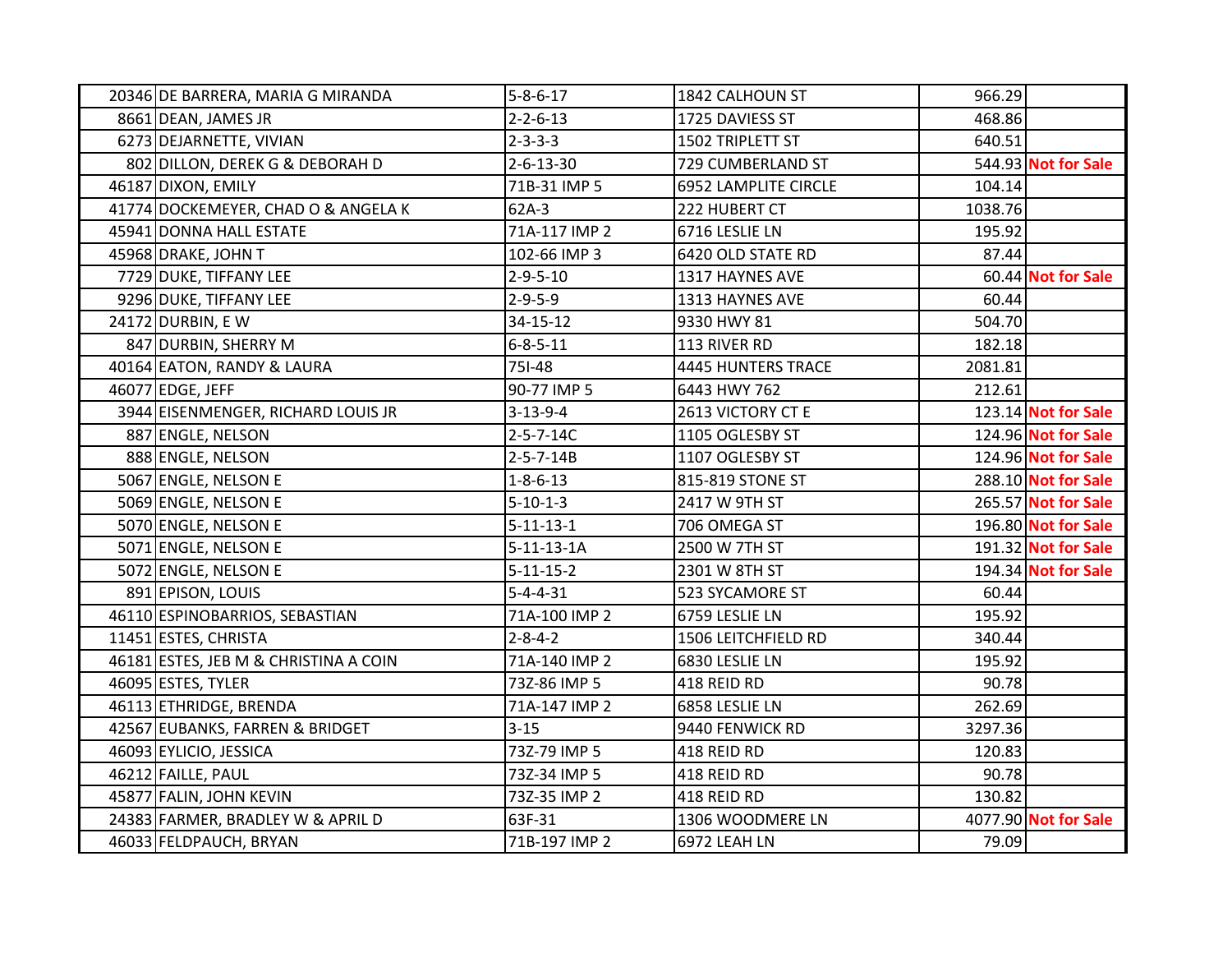| 45780 FELDPAUCH, PAMELA                 | 71A-138 IMP 1     | 6822 LESLIE LN          | 112.48  |                           |
|-----------------------------------------|-------------------|-------------------------|---------|---------------------------|
| 46268 FELDPAUSCH, ROGER                 | 71B-49 IMP 3      | 6949 LESLIE LN          | 79.09   |                           |
| 40463 FOSS, LORA JANE                   | 89D-59            | 4132 HWY 142            | 1342.52 |                           |
| 12718 FRANCIS, MITCHELL E & STEPHANIE L | 4-20-14-11        | 2123 SURREY DR W        | 1161.57 |                           |
| 34841 FULKERSON, NORMA JO               | $42A-3$           | 7686 HWY 81             | 596.48  |                           |
| 46330 GARCIA, MICHAELA JOSE             | 71A-153 IMP 2     | 6882 LESLIE LN          | 160.88  |                           |
| 24594 GARDNER, ERNEST A & ANNA MARY     | 129-32            | 8316 JOE HAYNES RD      | 1280.74 |                           |
| 29083 GARRETT, KEVIN & KARRON           | 108-71            | 2049 YELVINGTON K'VILLE | 1447.64 |                           |
| 11249 GAW, JAMES G                      | $1 - 7 - 4 - 1$   | 500 LEITCHFIELD RD      | 151.75  |                           |
| 40363 GILLIAM, MICHAEL                  | $56 - 1 - 11$     | 1026 PETTIT RD W        | 746.65  |                           |
| 45919 GILMORE, BRIDGET                  | 109-52 IMP 2      | 8707 WINKLER MOUNT ZION | 162.53  |                           |
| 5500 GIPSON, SHARON                     | $6 - 4 - 11 - 13$ | 1123 W 2ND ST           |         | 78.69 <b>Not for Sale</b> |
| 7973 GIRTEN, TERRI L                    | $6 - 10 - 6 - 28$ | 2417 W 2ND ST           | 235.80  |                           |
| 30109 GLASSCOCK, RICHARD                | 79-42             | 10909 RED HILL MAXWELL  | 405.53  |                           |
| 30309 GLASSCOCK, RICHARD                | 79-43             | 10863 RED HILL MAXWELL  | 654.89  |                           |
| 12785 GOETZ, JAMES V                    | 2-10-3-48         | 1430 WING AVE           |         | 766.03 Not for Sale       |
| 33701 GOLDENROD PROPERTIES LLC          | 73J-10            | 4006 VINCENT STATION DR | 5018.06 |                           |
| 42575 GOLFLAND HOBBIES & RECREATION     | 39-39 IMP 2       | 1874 OLD CALHOUN RD     | 957.48  |                           |
| 46257 GOMEZ, ALEXANDER                  | 41Z-12 IMP 3      | 4040 PARK DR            | 87.02   |                           |
| 46255 GOMEZ, EVANDE                     | 41Z-4 IMP 4       | <b>4040 PARK DR</b>     | 129.15  |                           |
| 46254 GONZALES, ANTANIO                 | 41Z-3 IMP 5       | 4040 PARK DR LOT 3      | 99.15   |                           |
| 1065 GOODMAN, LOLA B                    | $2 - 8 - 6 - 1$   | 1505 ALEXANDER AVE      | 90.85   |                           |
| 1066 GOODMAN, LOLA B                    | $2 - 8 - 6 - 16$  | 1507 ALEXANDER AVE      | 138.98  |                           |
| 45895 GRAY, STEPHANIE                   | 102-1 IMP 2       | 5657 OLD STATE RD       | 177.60  |                           |
| 32340 GREATHOUSE, DIANE M               | 104-28-17         | 4410 POPLAR LOG BRIDGE  | 413.87  |                           |
| 32341 GREATHOUSE, DIANE M               | 104-28-16         | 4420 POPLAR LOG BRIDGE  | 413.87  |                           |
| 46292 GREATHOUSE, STACY                 | 71A-150 IMP 5     | 6870 LESLIE LN          | 329.44  |                           |
| 1100 GREEN, WILLIE JR & PATSY           | $5 - 4 - 5 - 28$  | 603 POPLAR ST           | 78.69   |                           |
| 1113 GREGORY, WANDA                     | $5 - 1 - 7 - 19$  | 735 CEDAR ST            | 78.69   |                           |
| 12852 HAGAN, JOSEPH G & SHEILA K        | $6 - 15 - 8 - 3$  | 156 HUMMINGBIRD LP E    | 962.98  |                           |
| 31804 HAGAN, MARIE N                    | 114-70-6          | <b>6342 BOSTON SPUR</b> | 546.42  |                           |
| 46210 HAGAN, TRENTON                    | 73Z-17 IMP 6      | 418 REID RD             | 94.12   |                           |
| 33834 HAGAN, WILLIAM J                  | 24-41-19          | 5332 MT ZION SCHOOL RD  | 363.79  |                           |
| 37062 HAGAN, WILLIAM J                  | 25-39             | 5773 MACEDONIA RD       | 546.42  |                           |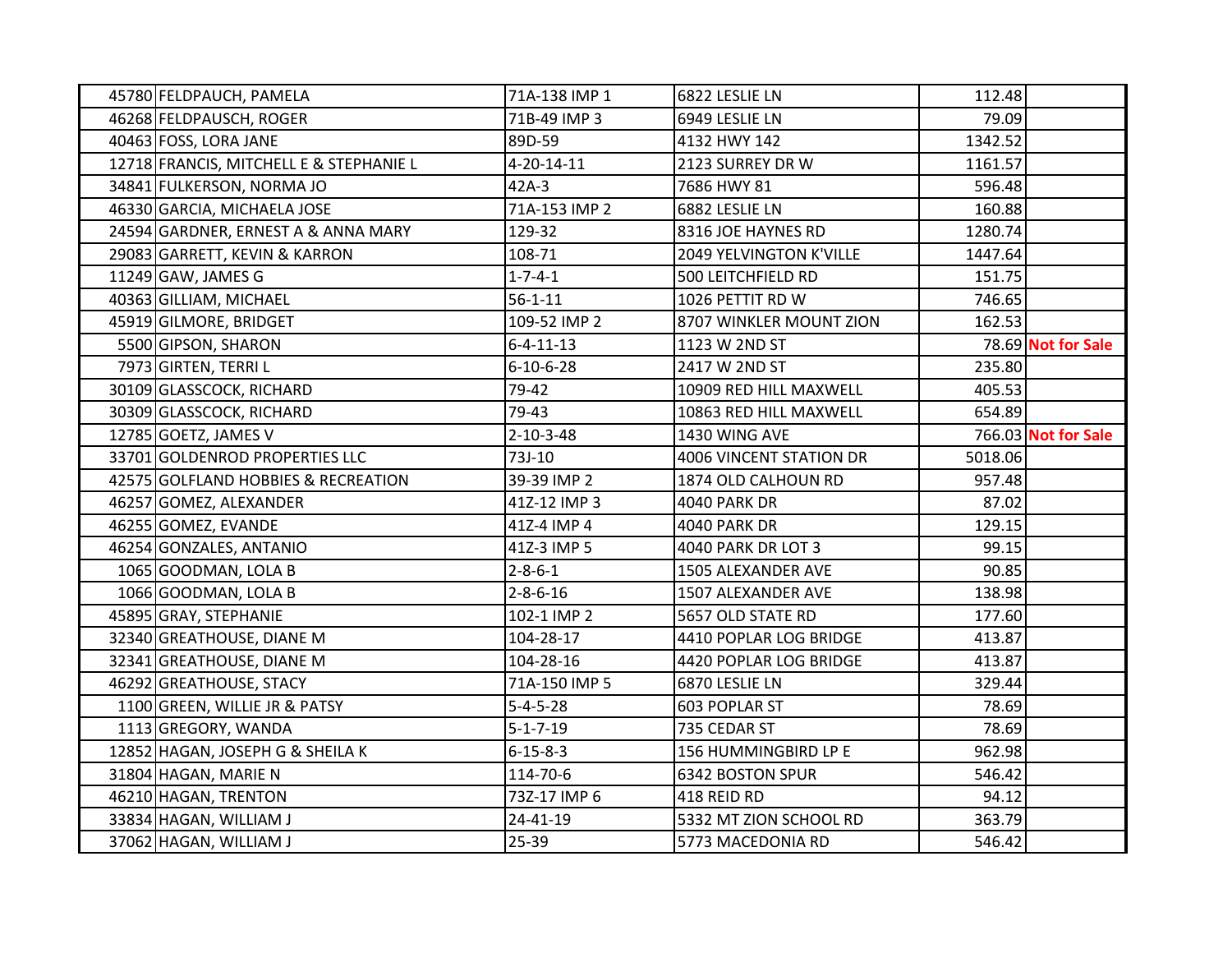| 24839 HAGAN, WILLIAM J & LISA M         | $26 - 31$         | 5430 HWY 554                | 1200.64 |                      |
|-----------------------------------------|-------------------|-----------------------------|---------|----------------------|
| 32518 HAGAN, WILLIAM JOSEPH             | $42 - 10$         | 7457 OLD HWY 81             | 2634.26 |                      |
| 40596 HAGMAN, BETTY JO                  | 40A-12            | 4405 FISHER RD              | 1499.39 |                      |
| 33418 HAIMES, BARRY C &                 | 59-133            | 10926 GORE RD               | 664.57  |                      |
| 46358 HALL, JASON & RACHELLE WEDDING    | 73Z-135 IMP 5     | 418 REID RD                 | 165.90  |                      |
| 39079 HALL, KRAIG E                     | 114-63            | 5950 LITTLE HICKORY RD      |         | 2124.07 Not for Sale |
| 24889 HAMILTON, JOSEPH HENRY            | 93-53             | PLEASANT RIDGE LN           | 280.34  |                      |
| 34363 HAMILTON, MATTHEW O & JENNY L     | 43-23             | 9661 HWY 81                 | 2916.32 |                      |
| 29002 HAMILTON, STEVE & TAMMY DRAKE     | 25-37-5           | 5440 HWY 1514               |         | 1047.10 Not for Sale |
| 46045 HAMPTON, AIMEE R                  | 97Z-35 IMP 3      | 8400 HWY 405                | 546.42  |                      |
| 45701 HANCOCK, AARON                    | 71B-33 IMP 1      | 6944 LAMPLITE CIRCLE        | 279.37  |                      |
| 46274 HANCOCK, DANIEL                   | 71A-27 IMP 5      | 6839 LAMPLITE CIRCLE        | 95.78   |                      |
| 41318 HARDIN, TABATHA & PAUL JEFFERS JR | 102-71            | 6475 HWY 762                |         | 1197.29 Not for Sale |
| 41319 HARDIN, TABATHA & PAUL JEFFERS JR | $102 - 71 - 1$    | 6459 HWY 762                | 521.38  |                      |
| 1225 HARDIN, TIMOTHY W & EVON M         | $6 - 6 - 7 - 10$  | 313 LITTELL ST              | 146.27  |                      |
| 1226 HARDISON, ELIZABETH E              | $6 - 6 - 8 - 16$  | 1708 W 4TH ST               | 283.21  |                      |
| 10736 HARRIS, SAMUEL E                  | $1 - 8 - 4 - 14$  | 630 WING AVE                | 356.57  |                      |
| 5236 HARRISON, BILLY D &                | $3 - 4 - 7 - 9$   | 1709 E 20TH ST              | 364.19  |                      |
| 7844 HART, MATT                         | 3-21-2-120        | 2517 STRAWBRIDGE PL         |         | 741.57 Not for Sale  |
| 45778 HASTIE, KENNETH                   | 71A-134 IMP 1     | 6806 LESLIE LN              | 154.21  |                      |
| 37973 HATFIELD, ERIC NATHANIEL          | 19A-14A           | 7426 SHORT ST               | 229.31  |                      |
| 1265 HATFIELD, JAMES L & WANDA S        | $2 - 6 - 4 - 9$   | 1411 HATHAWAY ST            |         | 190.12 Not for Sale  |
| 46280 HAVE, THOMAS                      | 71A-71 IMP 7      | <b>6864 LAMPLITE CIRCLE</b> | 104.14  |                      |
| 8922 HAWN, JAMES D                      | $3-9-6-30$        | 3020 DAVIESS ST             | 48.87   |                      |
| 11335 HAYDEN, MARY E                    | $2 - 1 - 7 - 6$   | 1228 ST ANN ST              | 532.19  |                      |
| 42623 HAYDEN, TIMOTHY M II              | 73H-23            | 2019 KEENLAND PKWY          | 299.39  |                      |
| 46173 HEAD, RHONDA                      | 71A-36 IMP 2      | <b>6875 LAMPLITE CIRCLE</b> | 279.37  |                      |
| 11606 HEDGES, RICHARD & DENNAE          | $6 - 10 - 3 - 2$  | 2207 W 1ST ST               | 356.87  |                      |
| 4453 HELBERT, DAVID W JR                | $4 - 12 - 6 - 12$ | 2124 WESTVIEW DR            | 391.57  |                      |
| 46303 HELM, JUSTIN                      | 71B-94 IMP 2      | 7049 LAMPLITE CIRCLE        | 129.15  |                      |
| 1359 HENDERSON, ELIZABETH RITA          | $5 - 11 - 7 - 4$  | <b>608 POINDEXTER ST</b>    | 240.01  |                      |
| 1367 HENRY, CARL LEWIS                  | $3 - 13 - 10 - 8$ | 2616 VICTORY CT E           | 291.73  |                      |
| 22619 HESTER, KEVIN RAY                 | $5 - 8 - 6 - 26$  | 1833 WILLIS AVE             | 497.33  |                      |
| 46175 HIDALGO, SHANNON                  | 71A-91 IMP 5      | 6809 LESLIE LN              | 229.31  |                      |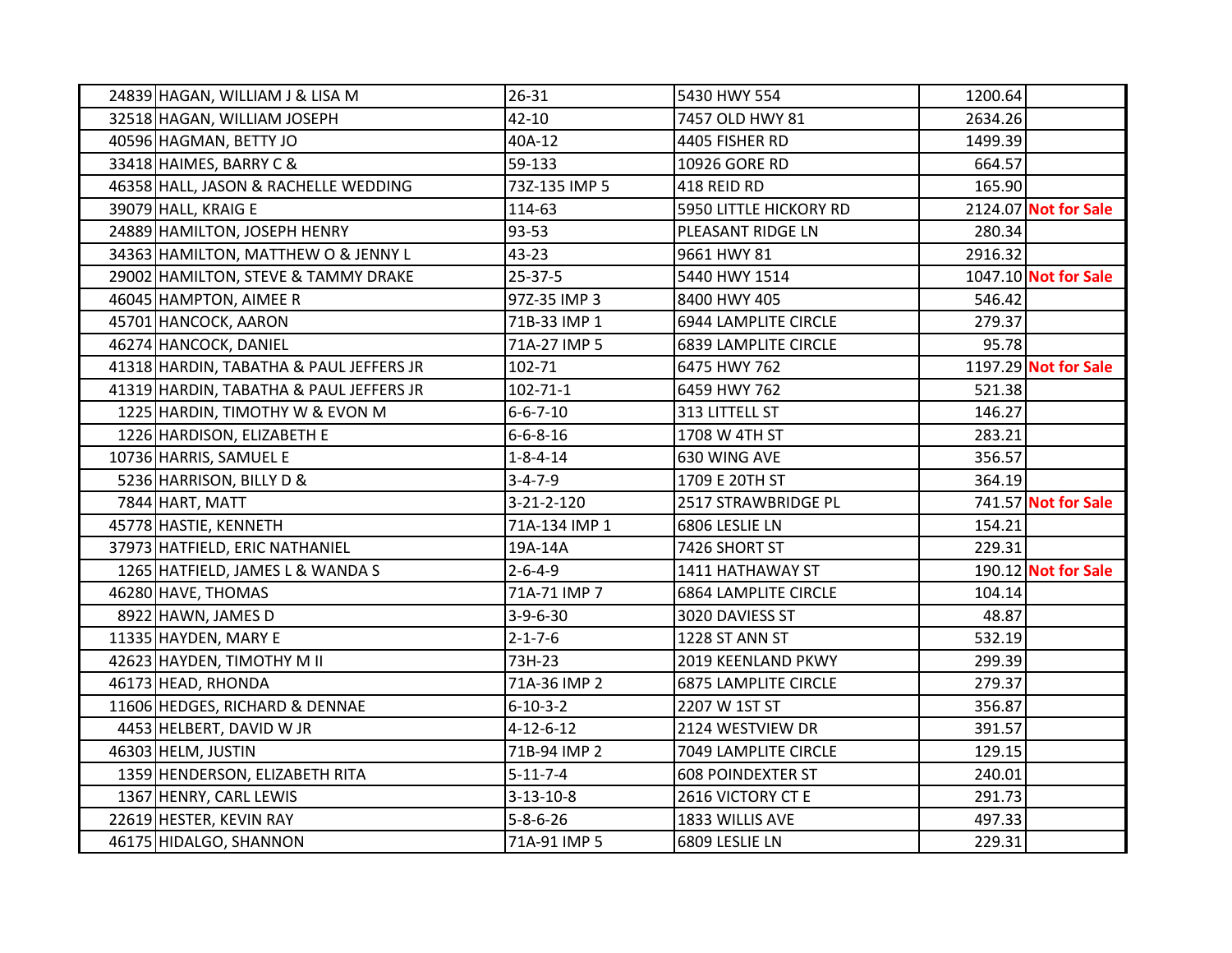| 7570 HIDENRITE, ED & STEPHANIE         | $3-9-7-11$         | 2944 ALLEN ST               |         | 547.38 Not for Sale |
|----------------------------------------|--------------------|-----------------------------|---------|---------------------|
| 11201 HIDENRITE, RICHARD B & STEPHANIE | $5 - 9 - 3 - 26$   | 917 MCGILL ST               | 162.11  |                     |
| 9552 HODGES, PHILLIP                   | $2 - 1 - 8 - 3$    | 1324 ST ANN ST              | 212.03  |                     |
| 38958 HONEYCUTT, MARGARET K            | 84A-20             | 109 HIGH ST                 | 252.67  |                     |
| 3504 HORLANDER, STEPHEN R & DONNA G    | $3 - 4 - 7 - 7$    | 1715 E 20TH ST              |         | 90.85 Not for Sale  |
| 33987 HORN, BARRY D & BRENDA K         | 86-69-4            | 2655 ROY CLARK RD           | 1062.12 |                     |
| 29485 HORTON, JAMES N & ANGELA G       | 25-70-11           | 8613 HWY 815                | 1113.86 |                     |
| 19298 HORTON, JOHN L                   | $3 - 24 - 5 - 4$   | 4119 MASON WOODS LN         | 1518.73 |                     |
| 25376 HOWARD, KIMBERLY ANN             | 130A0-117          | 10220 MAIN ST               | 579.79  |                     |
| 11222 HOWARD, PAUL CJR                 | $5 - 13 - 13 - 2$  | 801 GARDENSIDE DR           | 60.44   |                     |
| 45970 HOWARD, RICKY                    | 127-23 IMP 1       | 10921 HWY 144               | 139.18  |                     |
| 45932 HUFF, JILL                       | 73Z-28 IMP 2       | 418 REDD RD LOT 28          | 125.84  |                     |
| 10025 HUFFINES, MICHAEL J              | $2 - 7 - 3 - 1$    | 1222 E 15TH ST              | 81.75   |                     |
| 46027 HUNT, NANCY                      | 71A-64 IMP 3       | <b>6836 LAMPLITE CIRCLE</b> | 112.48  |                     |
| 4194 HURM, CHRISTOPHER D               | $3 - 4 - 5 - 5$    | 1533 E 20TH ST              | 269.23  |                     |
| 46315 HUSKISSON, RAYMOND L             | 71B-163 IMP 3      | 7335 LAMPLITE CIRCLE        | 412.88  |                     |
| 40158 J R ACQUISITIONS LLC             | 75U-3              | 3173 BRIDGEWATER COVE       | 794.17  |                     |
| 13193 JACKSON, BOYD C                  | 4-22-15-14         | 2425 MIDDLEGROUND DR        | 2198.01 |                     |
| 1576 JACKSON, KENNETH S & JILL S       | $3 - 2 - 7 - 1$    | 2200 VEACH RD               | 901.04  |                     |
| 13197 JACKSON, KENNETH S & JILL S      | 4-14-2-39          | 2302 STRATFORD DR S         | 2062.77 |                     |
| 46005 JACKSON, LAURA J                 | 76-113 IMP 2       | 5840 MILLERS MILL RD        | 346.14  |                     |
| 6310 JARNAGIN, BILL                    | $5-10-15-4B$       | 2625 LANCASTER AVE          | 81.75   |                     |
| 1622 JOHNSON, FRED ALLEN               | $5 - 13 - 6 - 28$  | 936 MARIANNA DR             | 254.01  |                     |
| 46084 JOHNSON, JOSHUA V                | 73Y-7 IMP 3        | 5114 HWY 144                | 112.48  |                     |
| 4360 JOHNSON, KATHERINE L              | $5 - 10 - 12 - 23$ | 2723 W 9TH ST               | 267.39  |                     |
| 46065 JONES, ANGELA                    | 101-72 IMP 2       | MCPHERSON RD                | 119.15  |                     |
| 1672 JONES, GEORGE E & NAOMI K         | $3 - 21 - 3 - 26$  | 1729 ASBURY PL              | 594.86  |                     |
| 25649 JONES, GERALD & SARAH J          | $25 - 61$          | 5421 HWY 1514               | 746.34  |                     |
| 46094 KELLEY, HERBERT                  | 73Z-83 IMP 3       | 418 REID RD                 | 95.78   |                     |
| 45572 KELLY, WILLIAM                   | 104-31 IMP 1       | 4960 POPLAR LOG BRIDGE R    | 172.54  |                     |
| 45944 KESSENGER, SAMANTHA & RICHARD    | 117-28 IMP 2       | 10931 HWY 1389              | 95.78   |                     |
| 46265 KEY, JEAN                        | 73Y-6 IMP 4        | 5114 HWY 144                | 95.78   |                     |
| 46312 KIMBLEY, TONY                    | 71B-134 IMP 3      | 6961 JAMIE LN               | 112.48  |                     |
| 33116 KIRBY, WILLIAM                   | 731-28             | 2370 KEENLAND PKWY          | 359.48  |                     |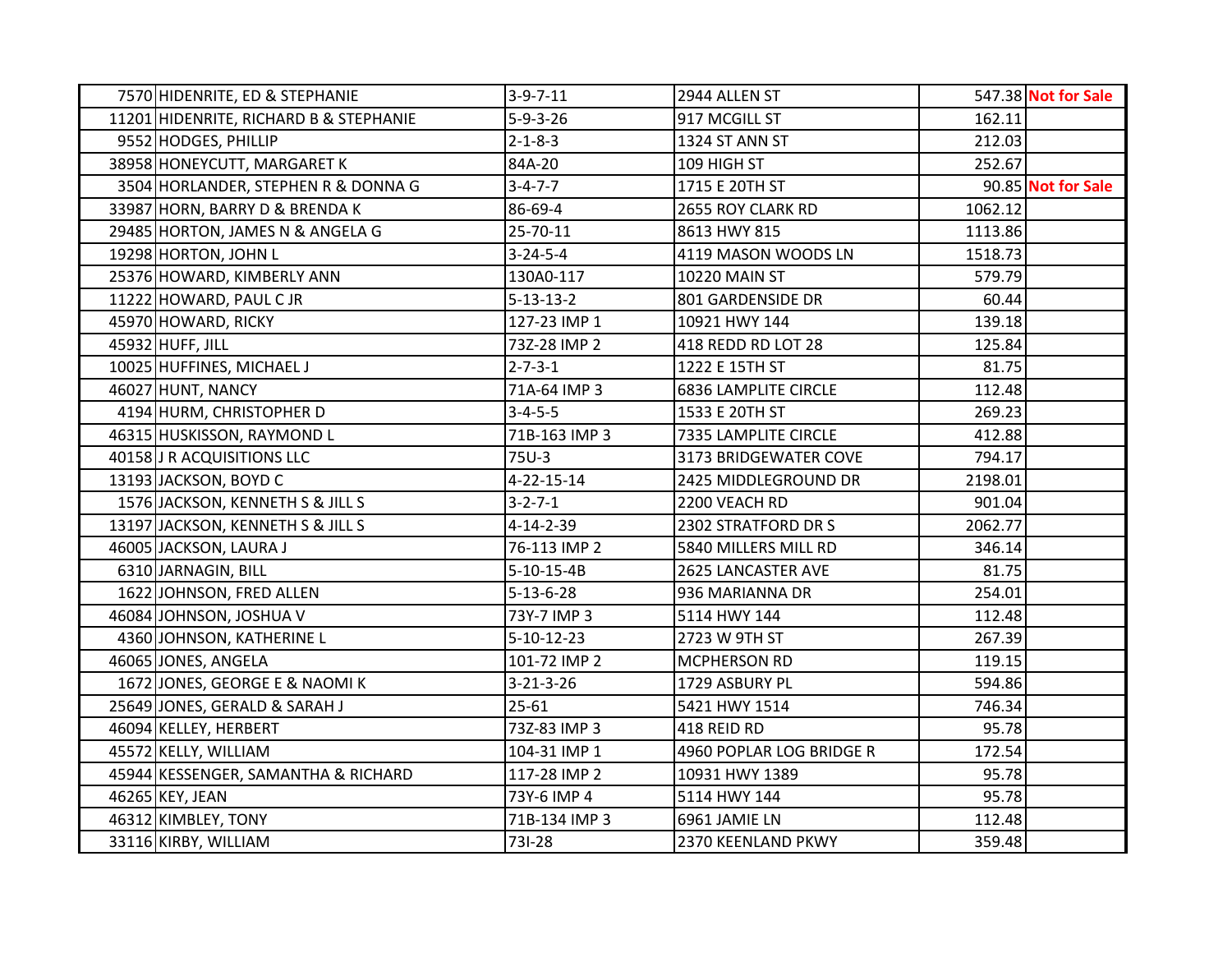| 32326 KNOTT, JAMES L & BRENDA M    | 123-49-7          | 7631 STEVENS SCHOOL RD      | 1474.33 |                      |
|------------------------------------|-------------------|-----------------------------|---------|----------------------|
| 1778 KOGER, CHARLES D & DELILAH G  | $5 - 4 - 8 - 12$  | 814 W 7TH ST                | 66.53   |                      |
| 42569 KRAHWINKEL, PEGGY ANN        | 59-171-1          | 202 HWY 140 W               | 1042.11 |                      |
| 39923 KULKA, KRISTINE S & BENJAMIN | 74C-25            | 3916 LOCUST HILL DR         | 2716.05 |                      |
| 4353 KYLE, DAVID A                 | $2 - 10 - 2 - 8$  | 1728 HUGHES AVE             | 269.23  |                      |
| 46114 LAFORCE, JEFF                | 71B-18 IMP 4      | 7021 LAMPLITE CIRCLE        | 112.48  |                      |
| 46120 LAFORCE, JEFF                | 71B-119 IMP 4     | 7355 LAMPLITE CIRCLE        | 104.14  |                      |
| 46171 LAFORCE, JEFF                | 71A-19 IMP 3      | 6807 LAMPLITE CIRCLE        | 145.86  |                      |
| 46300 LAFORCE, JEFF                | 71B-57 IMP 4      | 6978 LESLIE LN              | 120.83  |                      |
| 13344 LAMOTTE, RONALD E            | $3 - 11 - 18 - 7$ | 3100 NEW HARTFORD RD        |         | 5137.00 Not for Sale |
| 45891 LANHAM, BRUCE                | 110-90 IMP 2      | 8705 HWY 144                | 212.61  |                      |
| 40372 LANHAM, SCOTTY R & STARLA F  | 73-20-1           | 5130 GRAHAM LN              | 330.40  |                      |
| 10737 LASHER, JEREMY E             | $6 - 5 - 5 - 7$   | 1732-1734 W 1ST ST          | 121.31  |                      |
| 8139 LEAK, GEORGE ALLEN JR         | $6 - 8 - 2 - 7$   | 110 DUBLIN LN               | 200.46  |                      |
| 25986 LEE, SHIRLEY                 | 62F-8             | 2217 WESTERFIELD DR         | 591.50  |                      |
| 46321 LEONARD, DAVID               | 71Z-5 IMP 4       | 6845 HWY 2830               | 150.89  |                      |
| 45838 LEWIS, KAREN                 | 71A-26 IMP 2      | <b>6835 LAMPLITE CIRCLE</b> | 87.44   |                      |
| 8604 LEWIS, MICHAEL K              | $5 - 9 - 5 - 4$   | 910 SUTHERLAND AVE          | 139.23  |                      |
| 7110 LINDSEY, JANICE               | $5 - 6 - 6 - 20$  | 1331 W 12TH ST              | 338.62  |                      |
| 1900 LING, ROBERT LEO              | $5 - 10 - 10 - 9$ | 2034 W 10TH ST              | 60.44   |                      |
| 45988 LOMAX, MACK                  | 71B-102 IMP 4     | 6976 KRIS AVE               | 104.14  |                      |
| 5133 LONG, TIMOTHY S & MELISSA J   | $6 - 6 - 6 - 15$  | 1524 W 3RD ST               | 282.62  |                      |
| 45955 LOPEZ, JORGE MAURICO         | 57Z-7 IMP 3       | 140 ST ANTHONY RD           | 125.84  |                      |
| 45837 LORD, TRACY                  | 73Z-116 IMP 2     | 418 REID RD                 | 257.69  |                      |
| 6190 LOWE, CHRISTINE THOMAS        | $4 - 14 - 4 - 2$  | <b>2020 YORK DR</b>         | 862.68  |                      |
| 45720 LYONS, TROY                  | 71B-56 IMP 1      | 6977 LESLIE LN              | 229.31  |                      |
| 46287 MACK, FRED                   | 71A-119 IMP 6     | 6724 LESLIE LN              | 129.15  |                      |
| 46298 MACK, FRED                   | 71B-52 IMP 4      | 6961 LESLIE LN              | 99.15   |                      |
| 46302 MACK, FRED                   | 71B-82 IMP 3      | 6935 KRIS AVE               | 104.14  |                      |
| 46307 MACK, FRED                   | 71B-110 IMP 4     | 6944 KRIS AVE               | 95.78   |                      |
| 46309 MACK, FRED                   | 71B-120 IMP 3     | 7351 LAMPLITE CIRCLE        | 87.44   |                      |
| 46318 MACK, FRED                   | 71B-199 IMP 5     | 6964 LEAH LN                | 95.78   |                      |
| 45995 MARQUEZL, ANGELA             | 77Z-18 IMP 3      | 6556 HWY 231                | 79.09   |                      |
| 3698 MATTHIS, SAM                  | $1 - 7 - 12 - 19$ | 701-705 BRECKENRIDGE ST     | 602.15  |                      |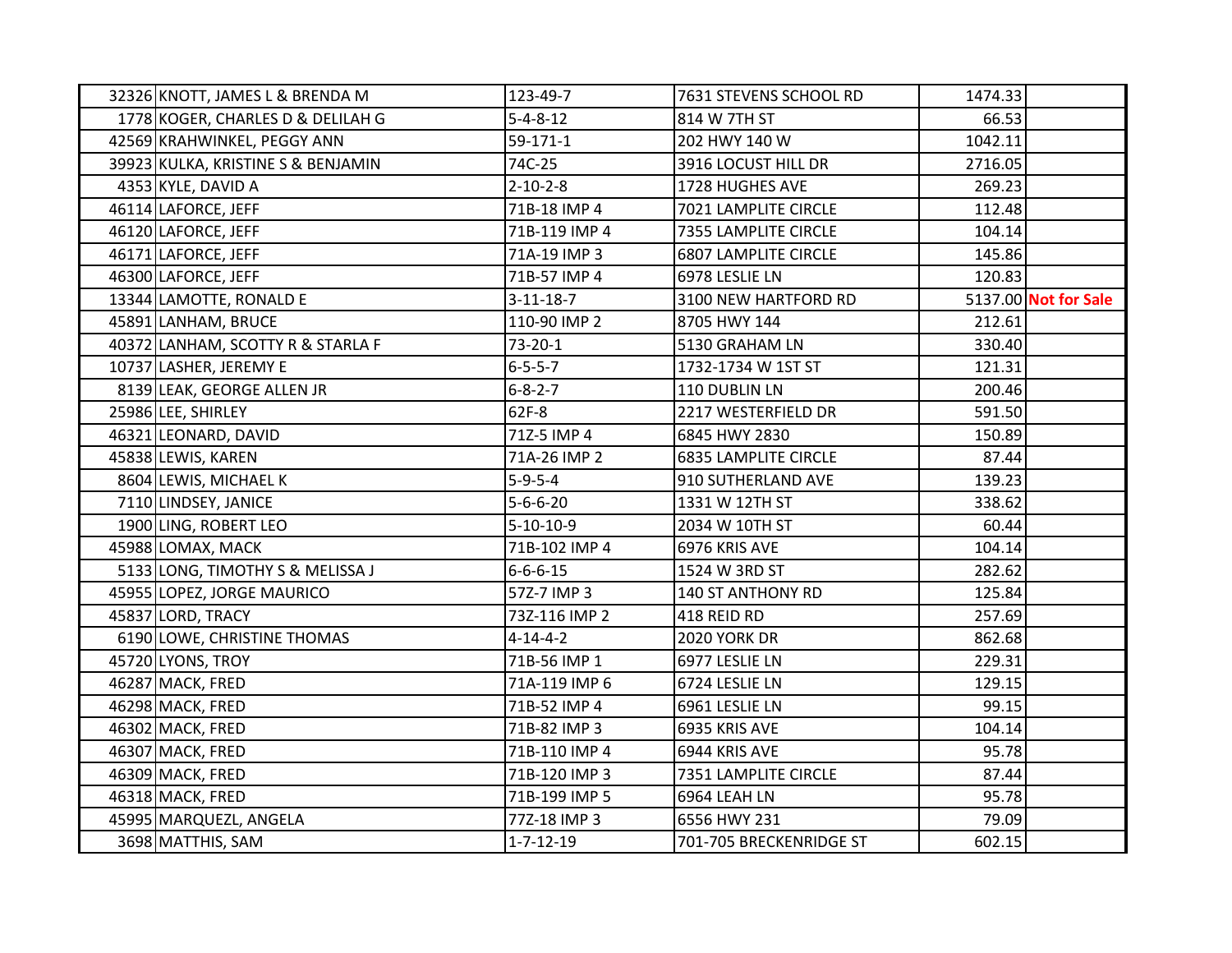| 46349 MATTINGLY, CHRISSIE             | 73Z-71 IMP 2       | 418 REID RD              | 291.06  |                    |
|---------------------------------------|--------------------|--------------------------|---------|--------------------|
| 45901 MAUGHERMAN, SCOTTIE             | 73Z-57 IMP 2       | 418 REID RD              | 90.78   |                    |
| 46121 MAY, TAMMY & NORMAN HOYT        | 71B-83 IMP 6       | 6939 KRIS AVE            | 154.21  |                    |
| 46117 MAYA, ALBERTO                   | 71B-81 IMP 5       | 6931 KRIS AVE            | 92.44   |                    |
| 46295 MAYORGA, LEO                    | 71B-41 IMP 4       | 6917 LESLIE LN           | 87.44   |                    |
| 11144 MAYS, ROBERT                    | $6 - 12 - 3 - 16$  | 2737 W 6TH ST            | 206.52  |                    |
| 46328 MCCARTY, KENNETH                | 97Z-55 IMP 3       | 8400 HWY 405 LOT 55      | 245.98  |                    |
| 26590 MCCARTY, LARRY & LARRY JR       | 107-34-1           | 1711 GOBLER FORD RD      | 79.09   |                    |
| 45871 MCCORMICK, MICHAEL              | 77Z-25 IMP 2       | 6556 HWY 231             | 204.27  |                    |
| 26624 MCDANIEL, LARRY B & BRENDA      | 120-41             | 8679 JACK HINTON RD      | 414.57  |                    |
| 26651 MCFADDEN, DOUGLAS J SR          | 11-86              | 190 MURPHY RD            | 1292.45 |                    |
| 35535 MCFADDEN, DOUGLAS SR            | 37A-36             | 171 BOOTH FIELD RD       | 3149.97 |                    |
| 2264 MCINTIRE, LOIS J                 | $2 - 8 - 5 - 2$    | 1915 E 17TH ST           | 255.84  |                    |
| 33455 MCKENZIE, JOHN P & AMY          | 93A-15A            | 4132 HWY 764             | 343.94  |                    |
| 9298 MCKNIGHT, ROBERT R               | 3-10-4-39          | 218 LEGION BLVD W        | 547.38  |                    |
| 10670 MCLAUGHLIN, TERRI M             | $5 - 10 - 16 - 4$  | 2217 LANCASTER AVE       | 330.11  |                    |
| 40732 MCMANAWAY, CHELSEA              | 76-75              | 6533 HARMONY DR          | 1148.90 |                    |
| 19593 MCMILLEN, SCOTT & WENDY         | $6 - 24 - 1 - 1$   | 290 FERN HILL DR         | 4911.71 |                    |
| 10611 MEANS, LISA D                   | $3 - 13 - 9 - 2$   | 2605 VICTORY CT E        | 273.46  |                    |
| 36986 MELANDER, BETTY KAY             | $65 - 19 - 1$      | <b>BURTON RD</b>         | 196.90  |                    |
| 37712 MELANDER, MARK & BETTY MELANDER | 65-19              | 2617 BURTON RD           | 1334.14 |                    |
| 3723 MELTON, MARGARET L               | $6 - 8 - 6 - 4$    | 2019 W 1ST ST            |         | 78.69 Not for Sale |
| 26290 MERCER, CASEY W                 | 90-109             | 6303 HWY 762             | 170.91  |                    |
| 34533 MERIDETH, NATHAN B              | $107 - 12 - 1$     | 1397 CHESTNUT GROVE RD S | 1778.10 |                    |
| 45983 MESERVE, CRYSTAL                | 73Z-50 IMP 2       | 418 REID RD              | 84.14   |                    |
| 46038 MEZA, JULIANNA                  | 73Z-56 IMP 4       | 418 REID RD              | 291.06  |                    |
| 45834 MICHIE, STANLEY                 | 41Z-7 IMP 2        | 4040 PARK DR             | 244.34  |                    |
| 46219 MILES, JAMIE                    | 73Z-117 IMP 2      | 418 REID RD              | 144.22  |                    |
| 42249 MILES, VICKI L                  | 74-81              | 3212 PLEASANT VALLEY RD  | 2418.97 |                    |
| 26346 MILLAY, GREGORY ALLEN           | $12 - 16$          | 1590 FOGLE RD            | 454.61  |                    |
| 45589 MILLAY, MARTIN                  | 71A-131 IMP 1      | 6776 LESLIE LN           | 187.57  |                    |
| 7048 MILLER, BALAEA                   | $3 - 1 - 2 - 8$    | 101 E 19TH ST            | 669.12  |                    |
| 5323 MILLER, DUDLEY                   | $5 - 4 - 5 - 9$    | 604 ELM ST               | 196.80  |                    |
| 2083 MILLER, DUDLEY MAE & BENITA J    | $5 - 13 - 12 - 17$ | 901 GARDENSIDE DR        | 292.95  |                    |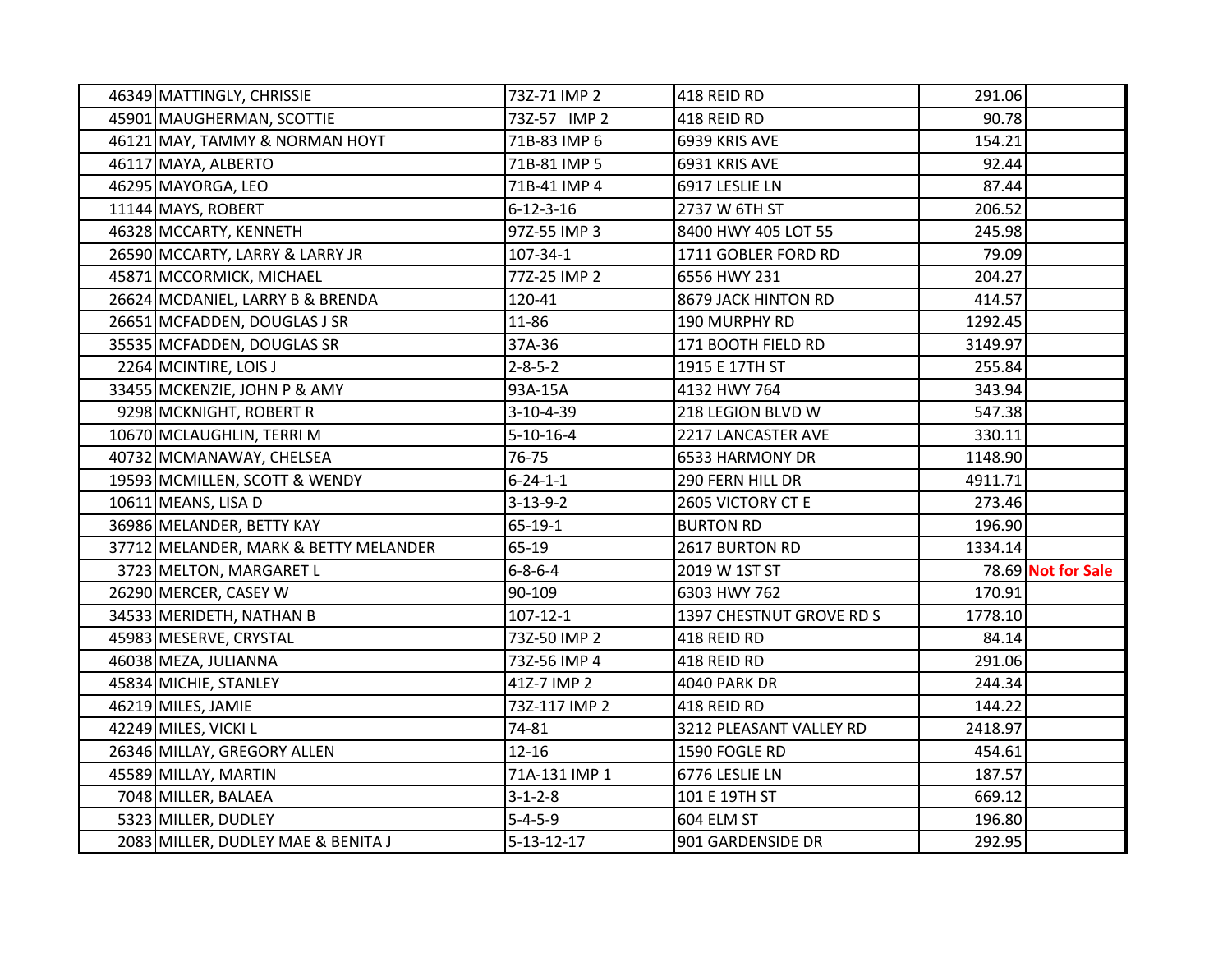| 2089 MILLER, GEORGE K & JUNE TRUST        | $5 - 13 - 13 - 1$ | 2700 CRAVENS AVE            | 455.50  |                     |
|-------------------------------------------|-------------------|-----------------------------|---------|---------------------|
| 46221 MILLER, JAMES                       | 73Z-138 IMP 3     | 418 REID RD                 | 190.94  |                     |
| 31638 MILLER, WENDELL ANTHONY             | 73H-154           | 1940 SAN ANITA CIRCLE       | 170.91  |                     |
| 46124 MITCHIE, STANLEY                    | 41Z-11 IMP 3      | 4040 PARK DR LOT 11         | 94.12   |                     |
| 46310 MOORE, ELIZABETH                    | 71B-123 IMP 5     | 7339 LAMPLITE CIRCLE        | 245.98  |                     |
| 2146 MOORMAN, SALLYE F                    | $5 - 10 - 11 - 5$ | 2519 W 8TH ST               |         | 339.84 Not for Sale |
| 46188 MORENO, MARGARIA                    | 71B-116 IMP 4     | 6920 KRIS AVE               | 162.53  |                     |
| 46260 MORLES, GEMIMA                      | 41Z-24 IMP 5      | 4040 PARK DR                | 95.78   |                     |
| 6068 MORRIS, STEPHEN & VALERIE L          | $6 - 6 - 1 - 3$   | 1613 W 3RD ST               |         | 389.13 Not for Sale |
| 46348 MOSS, JESSIE                        | 73Z-65 IMP 8      | 418 REID RD                 | 127.53  |                     |
| 32574 MUNDAY, JANICE                      | 73H-88            | 5400 GULF STREAM CT         | 329.44  |                     |
| 46340 MURLIN BAIRD ESTATE                 | 73Z-94 IMP 1      | 418 REID RD                 | 564.78  |                     |
| 2202 MYERS, JACK ENTERPRISES INC          | $2 - 4 - 11 - 22$ | 1217 SWEENEY ST             | 320.36  |                     |
| 2203 MYERS, JACK ENTERPRISES INC          | $2 - 4 - 6 - 8$   | 521 PARRISH AVE E           | 330.11  |                     |
| 45666 MYERS, KURT                         | 103-6 IMP 3       | 7184 HWY 762                | 913.58  |                     |
| 46016 NAFRADY, JOHN                       | 129-38 IMP 1      | 10929 HWY 764               | 195.92  |                     |
| 3601 NELSON, JOSEPH & GENEVA              | $2 - 9 - 2 - 3A$  | 1412 LEITCHFIELD RD         | 60.44   |                     |
| 2298 NELSON, JOSEPH Q & GENEVA L          | $2 - 9 - 2 - 3$   | 1408 LEITCHFIELD RD         |         | 60.44 Not for Sale  |
| 26745 NEWTON, ARTHUR JR & ANN             | 85-20             | 7755 HWY 2830               | 286.05  |                     |
| 2360 OOST, BRADLEY                        | $6 - 6 - 6 - 10$  | 1542 W 3RD ST               | 287.49  |                     |
| 26868 OWENS, JOANNA M                     | 76-111            | 5516 MILLERS MILL RD        | 521.38  |                     |
| 8098 PARIS, ERICA                         | $1 - 9 - 5 - 3$   | <b>418 BIRKHEAD AVE</b>     | 417.10  |                     |
| 30339 PARKER, SHEILA BURKS                | 59A-56            | 401 SKINNER LN              | 698.29  |                     |
| 46191 PARKER, VICKI                       | 71B-182 IMP 3     | 6967 LEAH LN                | 87.44   |                     |
| 7763 PATE, MARY NANCY                     | $4 - 16 - 6 - 14$ | 612 BOOTH AVE               |         | 374.49 Not for Sale |
| 4927 PAYNE, ALLEN                         | $1 - 4 - 1 - 28$  | 306-308 E 5TH ST            | 230.87  |                     |
| 2460 PAYNE, CHARLES B & MARGARET M        | $6 - 5 - 2 - 2$   | 110 ORCHARD ST              | 90.85   |                     |
| 2473 PAYNE, MARY E                        | 4-12-8-34         | 2527 CHRISTIE PL            | 530.34  |                     |
| 45758 PAYNE, RANDY & MELINDA              | 96-81-2 IMP 1     | 10651 KELLY CEMETERY RD     | 65.06   |                     |
| 33749 PAYNE, STEVE R & KAREN              | $92 - 2$          | 8122 HWY 231                | 280.34  |                     |
| 37319 PEARL, JOSEPH H JR & CYNTHIA J GRAY | 62B-104           | 1930 MONARCH AVE            | 768.40  |                     |
| 34689 PEAY, DAVID A & MISTY               | 73H-131           | 5401 AQUEDUCT CT            | 79.09   |                     |
| 46279 PEECH, BLAKE                        | 71A-58 IMP 3      | <b>6812 LAMPLITE CIRCLE</b> | 120.83  |                     |
| 29298 PENTACOST, MICHAEL & JENNIFER       | 103-12            | 7270 HWY 762                | 1450.38 |                     |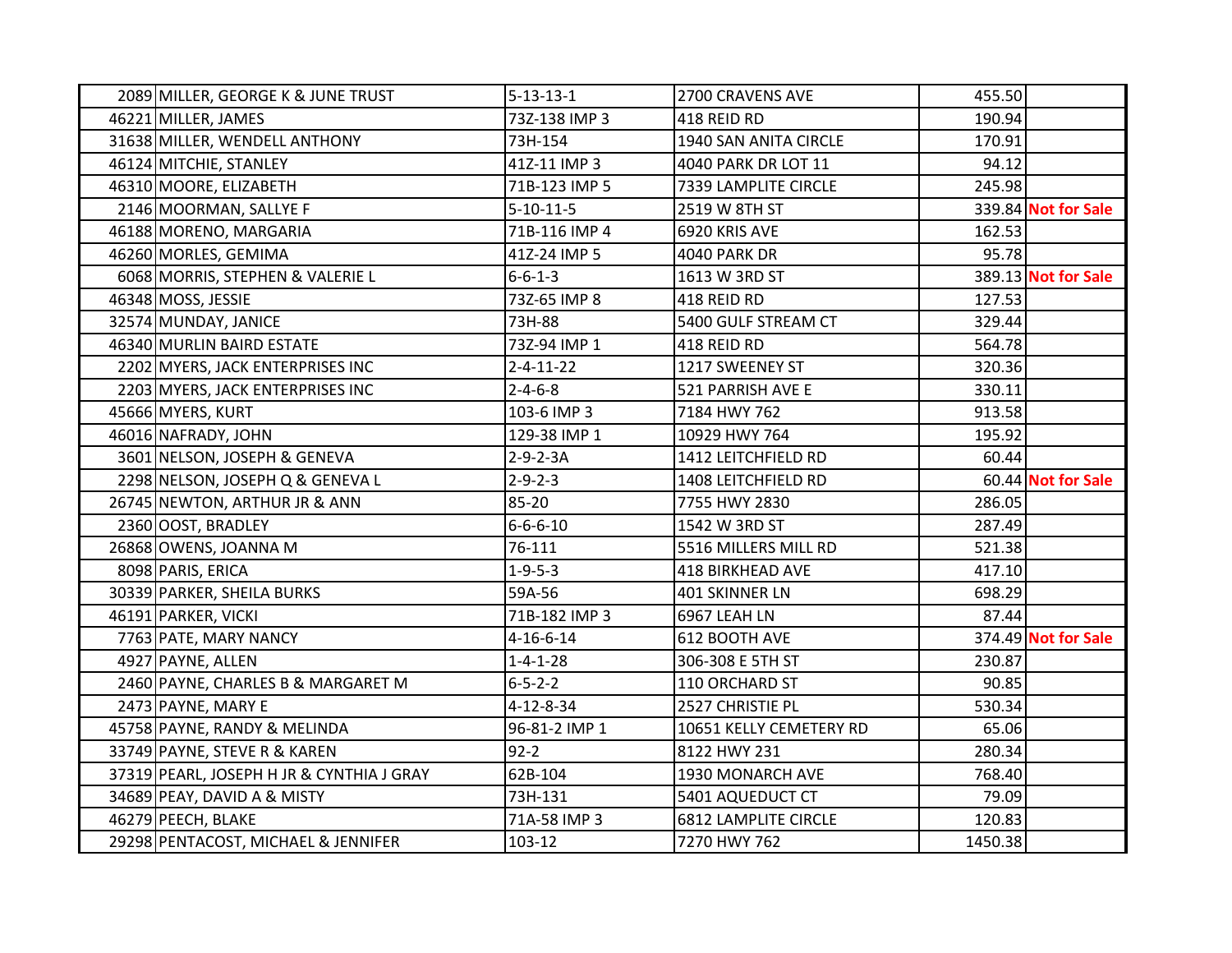| 37334 PERRY, JAMES SYLVESTER JR       | 84A-37            | 9249 KELLY CEMETERY RD    | 645.18  |                      |
|---------------------------------------|-------------------|---------------------------|---------|----------------------|
| 2499 PETTREY, TRACY                   | $2 - 5 - 9 - 16$  | 1101 HALL ST              | 60.44   |                      |
| 8692 PIERCE, PHYLLIS GAIL & CLIFTON R | $6 - 11 - 4 - 9$  | 2409 W 5TH ST             | 121.31  |                      |
| 15129 POINTER, WAYNE H                | $6 - 18 - 2 - 3$  | 910 DEER HAVEN DR         | 305.39  |                      |
| 2537 PORTER, AMANDA GIBSON            | $1 - 7 - 11 - 9$  | 725 HATHAWAY ST           | 78.69   |                      |
| 2538 PORTER, AMANDA GIBSON            | 2-5-4-24A         | 1007 HALL ST              | 63.50   |                      |
| 31434 PORTER, CHARLES E & LINDA K     | $33 - 10$         | 5031 WINDY HOLLOW RD      | 230.27  |                      |
| 27196 POTTS, TIMOTHY K                | 83-14             | 10711 HWY 334             |         | 3492.63 Not for Sale |
| 4257 PRATHER, ROBERT D                | $1 - 1 - 7 - 20$  | 112 W 2ND ST              | 961.28  |                      |
| 46189 RAMIREZ, AUTION                 | 71B-122 IMP 3     | 7343 LAMPLITE CIRCLE      | 129.15  |                      |
| 42701 RECOMMENDED MANAGEMENT LLC      | 86A-1             | 6340 WATERFIELD DR        | 230.27  |                      |
| 42702 RECOMMENDED MANAGEMENT LLC      | 86A-1C            | 6330 WATERFIELD DR        | 230.27  |                      |
| 42703 RECOMMENDED MANAGEMENT LLC      | 86A-1D            | 6320 WATERFIELD DR        | 230.27  |                      |
| 19706 RECOMMENDED MANAGEMENT TEAM LLC | $6 - 18 - 3 - 5$  | 4130 HARBOR HILLS TRACE   | 230.27  |                      |
| 37652 RECOMMENDED MANAGEMENT TEAM LLC | 61A-141-6         | <b>300 CINDERELLA DR</b>  | 130.14  |                      |
| 41879 RECOMMENDED MANAGEMENT TEAM LLC | 86A-1A            | <b>HWY 405</b>            | 413.87  |                      |
| 42400 RECOMMENDED MANAGEMENT TEAM LLC | 62H-8             | 2834 WIMSATT CT           | 297.05  |                      |
| 4886 RENFROW, CHARLOTTE EVONNE        | $5 - 3 - 6 - 14$  | 904 W 11TH ST             | 63.50   |                      |
| 2665 RENFROW, JEANIE                  | $5 - 3 - 6 - 15$  | 902 W 11TH ST             | 103.05  |                      |
| 4396 RENFROW, ROBERT CARL             | $2 - 8 - 9 - 3$   | 1708 ALEXANDER AVE        |         | 95.13 Not for Sale   |
| 41433 REYNOLDS, DARLENE JOY           | 73F-3             | 1909 REID RD              | 488.01  |                      |
| 2673 REYNOLDS, J W & GLADYS           | $5 - 6 - 1 - 7$   | 1435 W 9TH ST             | 81.75   |                      |
| 13982 REYNOLDS, MARVIN E JR & KAREN A | $6 - 14 - 13 - 5$ | 708-710 DEER TRAIL        | 1216.62 |                      |
| 45601 RHODES, TAMMY L & STEVE         | 120-17 IMP 2      | 6755 AULL RD              | 467.98  |                      |
| 27394 RICHARDS, CATALINA              | $92 - 6$          | RED HILL MAXWELL RD       | 113.44  |                      |
| 46086 RICHARDS, JONATHAN              | 73Y-12 IMP 3      | 5114 HWY 144              | 104.14  |                      |
| 27404 RICHMOND, EW                    | 86A-4A            | <b>WRIGHTS LANDING RD</b> | 363.79  |                      |
| 2702 RIDINGS, MARY L                  | $6 - 5 - 7 - 15$  | 1532 HERR AVE             | 169.99  |                      |
| 46350 ROBBINS, ROGER                  | 73Z-74 IMP 3      | 418 REID RD               | 87.44   |                      |
| 46297 ROBERSON, ASHLEY                | 71B-50 IMP 3      | 6953 LESLIE LN            | 245.98  |                      |
| 38376 ROBERT, MARY SPOA TRUST         | $55-9-5$          | 110 CARLTON DR            | 6677.47 |                      |
| 27463 ROBERTS, CLARENCE D & JEAN      | 38E-13            | 5310 ASHLAND AVE          |         | 883.52 Not for Sale  |
| 31917 ROBERTS, JEREMIAH D & VALARIE M | 73H-89            | 2211 ARLINGTON PK DR      | 331.09  |                      |
| 2740 ROBINSON, HUBERT T JR & DAVITA L | $5 - 13 - 1 - 1$  | 3010 CRAVENS AVE          | 401.91  |                      |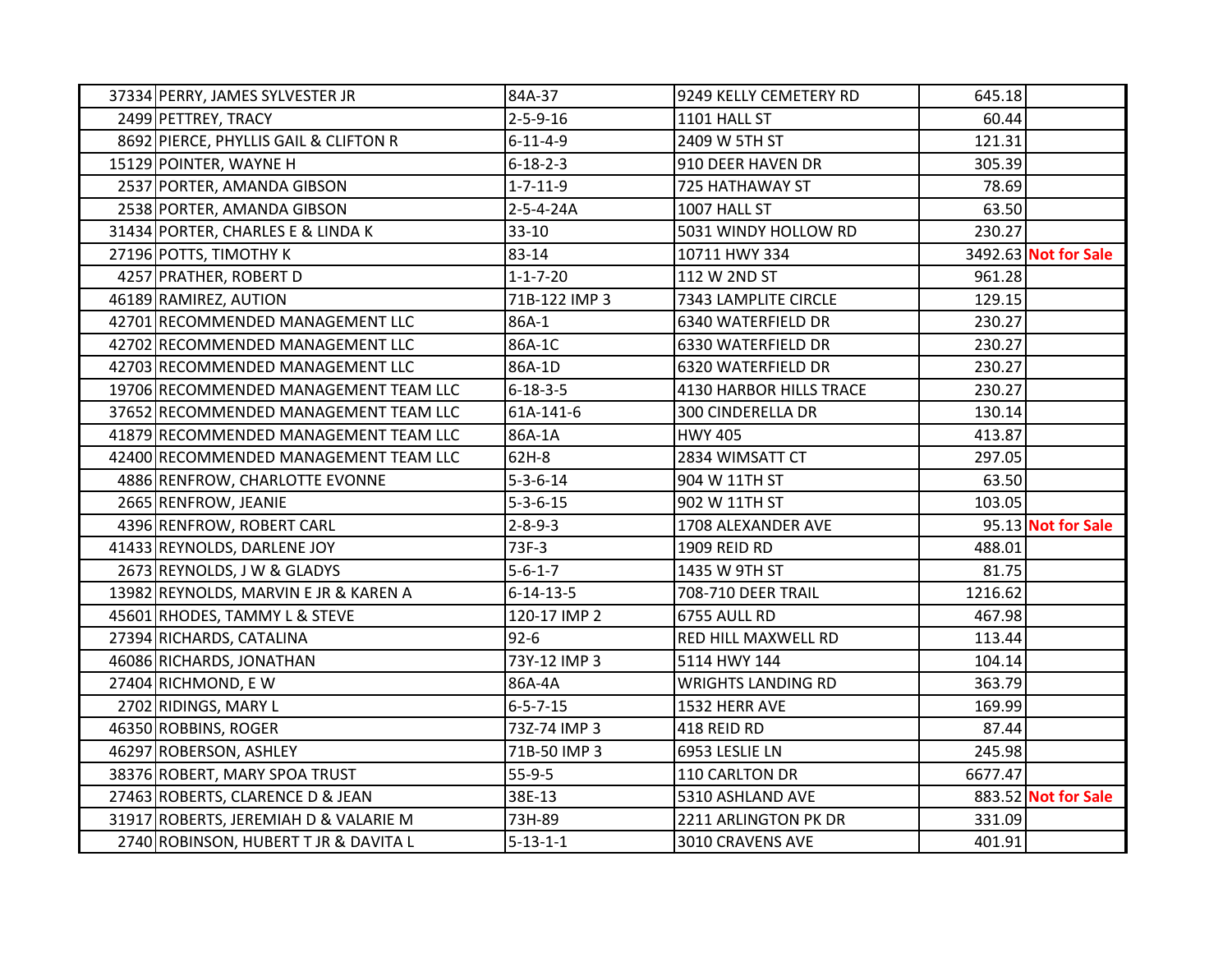| 38377 ROBY, MARY SPOA TRUST             | $55-9-4$          | 234 CARLTON DR       | 5832.97 |                     |
|-----------------------------------------|-------------------|----------------------|---------|---------------------|
| 42131 RODGERS, KRISTY C & DAVID A       | $56 - 42 - 1$     | 385 HILL BRIDGE RD   | 3124.96 |                     |
| 46324 ROGERS, GARY                      | 97Z-22 IMP 4      | 8400 HWY 405         | 291.06  |                     |
| 11823 ROSECRANS, KENNETH LIFE ESTATE    | $5 - 11 - 18 - 1$ | 702 POINDEXTER ST    |         | 84.77 Not for Sale  |
| 15353 ROSS, CLINT & NANNIE BETHEL       | $3 - 18 - 1 - 3$  | 1925 GUNSTON PL      | 645.84  |                     |
| 46355 ROSS, HARLAN                      | 73Z-108 IMP 3     | 418 REID RD          | 225.95  |                     |
| 45637 RUDISELL, BRIAN                   | 85-9 IMP 3        | 7848 HWY 2830        | 579.79  |                     |
| 46092 RUE, DAVID                        | 73Z-67 IMP 4      | 418 REID RD          | 127.53  |                     |
| 3993 RUNYON, JO NELL                    | $2 - 5 - 4 - 11$  | 1002 JACKSON ST      |         | 60.44 Not for Sale  |
| 6313 RUNYON, JO NELL                    | $2 - 5 - 4 - 12$  | 1006 JACKSON ST      |         | 60.44 Not for Sale  |
| 6980 R3 PROPERTIES LLC                  | 5-10-15-7A        | 2630 LANCASTER AVE   | 288.10  |                     |
| 2790 SAMPSON COAL COMPANY INC           | $5 - 4 - 12 - 14$ | 1108 W 8TH ST        | 69.58   |                     |
| 7770 SAMPSON, ERNIE                     | $1 - 9 - 11 - 18$ | 1734 MCCULLOCH AVE   | 309.41  |                     |
| 7781 SAMPSON, ERNIE                     | $6 - 8 - 2 - 30$  | 53 GILMOUR CT        | 244.89  |                     |
| 7782 SAMPSON, ERNIE                     | $6 - 9 - 2 - 24$  | 1702 LOCK AVE        | 215.05  |                     |
| 7809 SAMPSON, ERNIE                     | $5 - 4 - 12 - 5$  | 1111 W 9TH ST        | 243.05  |                     |
| 36306 SAMPSON, ERNIE                    | 20-12-1           | 620 HWY 1554         | 991.70  |                     |
| 27633 SAMPSON, ERNIE & MARTHA           | 28-60             | <b>OAKFORD RD</b>    | 201.92  |                     |
| 2792 SAMPSON, ROY COAL CO INC           | $5 - 4 - 12 - 8$  | 811 PLUM ST          | 177.93  |                     |
| 7778 SAMPSON, ROY ERNEST                | $5 - 6 - 3 - 3$   | 922 HICKMAN AVE      | 151.75  |                     |
| 46203 SCHARTUNG, BRANDON                | 71Z-12 IMP 2      | 6845 HWY 2830        | 120.83  |                     |
| 45912 SCHOLZ, GARY & KIMERLY            | 71B-74 IMP 3      | 7379 LAMPLITE CIRCLE | 112.48  |                     |
| 46352 SEATON, DANIELLE                  | 73Z-78 IMP 5      | 418 REID RD          | 89.10   |                     |
| 46091 SEBREE, WILLIAM                   | 73Z-63 IMP 5      | 418 REID RD          | 90.78   |                     |
| 21555 SHADRICK, ERNEST & MAGGIE         | $1 - 9 - 12 - 1$  | 2027 HUGHES AVE      | 822.79  |                     |
| 46305 SHADWICK, MICHAEL                 | 71B-93 IMP 3      | 6979 KRIS AVE        | 287.71  |                     |
| 4493 SHAUNTEE, MARY HELEN               | $5 - 10 - 4 - 5$  | 2015 W 9TH ST        | 260.10  |                     |
| 8079 SHEPHERD, JAMES R                  | $1 - 8 - 3 - 2$   | 512 MONTGOMERY AVE   | 54.97   |                     |
| 46042 SHOUP, MATTHEW A                  | 97Z-48 IMP 3      | 8400 HWY 405         | 204.27  |                     |
| 2870 SHOWN, EVELYN                      | $5 - 1 - 1 - 15$  | 630 CEDAR ST         | 220.55  |                     |
| 2888 SIMPSON, JERRY B SR & CECILIA FAYE | $6 - 10 - 3 - 1$  | 20 RIVER RD          |         | 139.57 Not for Sale |
| 29811 SINNETT, JAMES & JANICE           | 15A-38            | 7034 HWY 815         | 220.98  |                     |
| 27825 SINNETT, JAMES, JANICE & EMMA     | 15A-39            | <b>HWY 815</b>       | 163.51  |                     |
| 4516 SINNETT, JUDITH G                  | $2 - 7 - 2 - 7$   | 1418 JACKSON ST      | 48.24   |                     |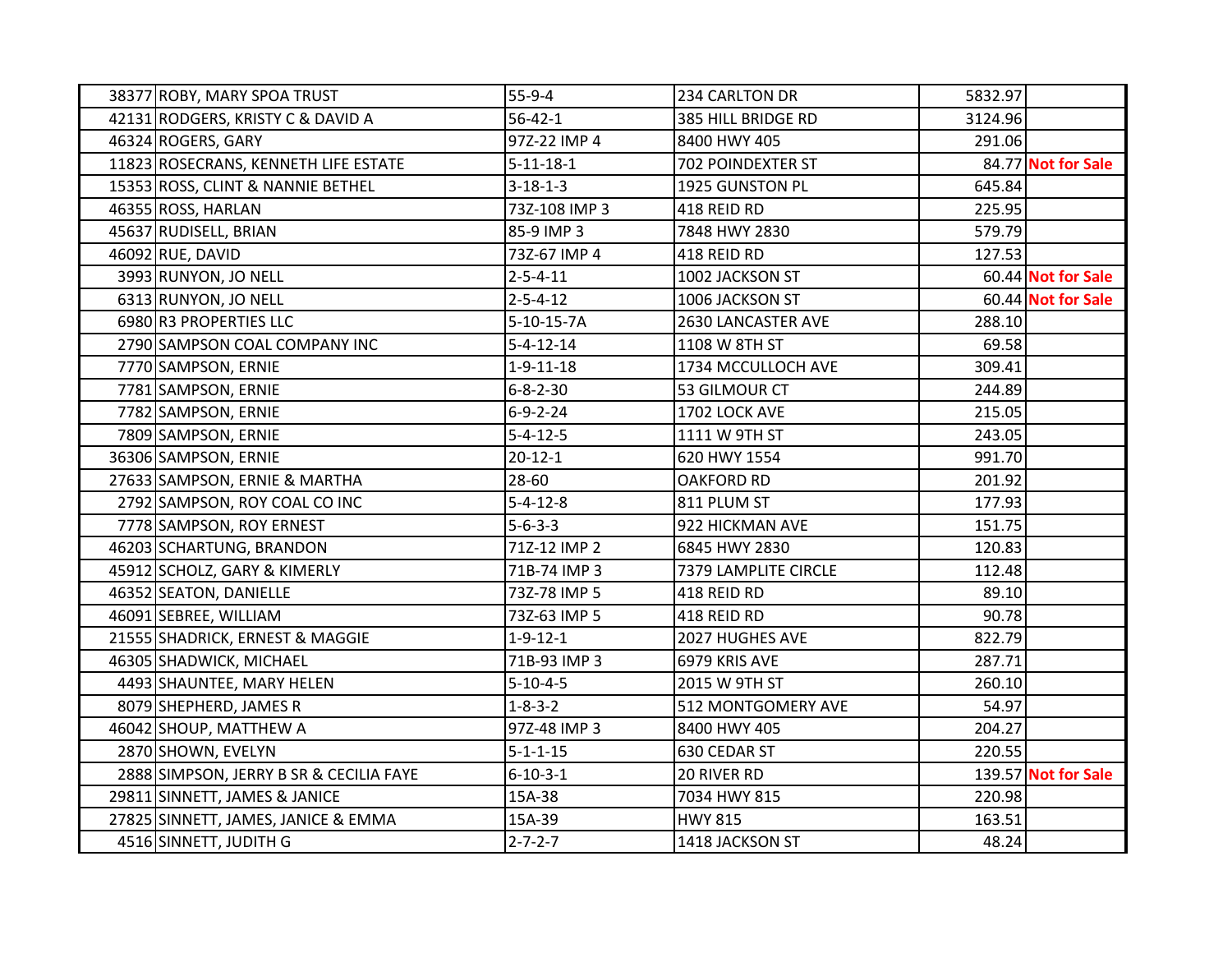| 6221 SINNETT, MARY ELIZABETH          | $2 - 7 - 2 - 8$   | 1420 JACKSON ST          | 51.32   |                      |
|---------------------------------------|-------------------|--------------------------|---------|----------------------|
| 6222 SINNETT, MARY ELIZABETH          | $2 - 7 - 2 - 11$  | 1428 JACKSON ST          | 156.61  |                      |
| 6223 SINNETT, MARY ELIZABETH          | $2 - 9 - 6 - 28$  | 1405 JACKSON ST          | 63.50   |                      |
| 46085 SKIMMERHORN, MARK & ANGELA J    | 73Y-11 IMP 3      | 5114 HWY 144             | 95.78   |                      |
| 5468 SMITH, CHESTER & REBECCA         | $1 - 5 - 16 - 5$  | 424 BOLIVAR ST           | 61.04   |                      |
| 5471 SMITH, CHESTER & REBECCA         | 2-8-6-18A         | 1808 E 15TH ST           | 63.50   |                      |
| 5472 SMITH, CHESTER & REBECCA         | $2 - 8 - 6 - 20$  | 1804 E 15TH ST           | 63.50   |                      |
| 27873 SMITH, J C                      | 130-61            | <b>HWY 54</b>            | 97.78   |                      |
| 27874 SMITH, J C                      | 130A0-97          | <b>WALNUT ST</b>         | 530.69  |                      |
| 2920 SMITH, JUNIUS K                  | $6 - 9 - 2 - 7$   | <b>1617 OHIO ST</b>      | 353.82  |                      |
| 9779 SMITH, REBECCA L MARTIN          | $1 - 8 - 7 - 9$   | 720 STONE ST             | 115.22  |                      |
| 27907 SNELSON, JESSIE OLIVER          | 107-33            | <b>GOBLER FORD RD</b>    | 109.47  |                      |
| 45868 SNYDER, MELLISSA                | 71A-35 IMP 3      | 6871 LAMPLITE CIRCLE     | 229.31  |                      |
| 2948 SOWDERS, BETTY JEAN              | $1 - 7 - 13 - 6$  | 712 JACKSON ST           | 60.44   |                      |
| 15804 SPURRIER, SARAH                 | $4 - 21 - 4 - 50$ | 4012 GRIFFITH AVE S      |         | 2037.76 Not for Sale |
| 33795 SPURRIER, STEVE                 | 84-57             | 8931 AUBREY RD           | 1082.15 |                      |
| 46353 STAPLETON, LENA                 | 73Z-89 IMP 3      | 418 REID RD              | 234.32  |                      |
| 33056 STEWART, EDWARD R ESTATE        | 59A-42            | 390 HWY 140 W            | 155.18  |                      |
| 10164 STILES, JOHN WAYNE              | $5 - 13 - 1 - 18$ | 1020 PIEDMONT DR         | 394.61  |                      |
| 21014 STILES, JOHN WAYNE              | 4-20-22-18        | 2131 BELMONT DR          | 1109.84 |                      |
| 46014 STINNETT, KEVIN                 | 96-34 IMP 5       | 347 POTTS RD             | 87.44   |                      |
| 3012 STRAWN, BERNIE C & JANICE B      | $2 - 1 - 8 - 1$   | 1304 ST ANN ST           | 1015.49 |                      |
| 39699 SUTHERLAND, JAMES JR & AMANDA M | 73F-46            | 4920 CAMBRIDGE DR        | 1163.90 |                      |
| 3043 SWANK, DONNIE R & CANDYCE G      | $6 - 5 - 2 - 1$   | 104 ORCHARD ST           | 139.57  |                      |
| 18708 SZETELA, TINA M                 | 3-38-9-334        | 2987 SUMMER POINT CT     |         | 3269.45 Not for Sale |
| 45714 TANNER, MARK                    | 73Z-148 IMP 1     | 418 REID RD              | 79.09   |                      |
| 29566 TANNER, RONALD & MARGARET A     | $20 - 32$         | 1870 FOGLE RD            | 858.50  |                      |
| 45611 TAPIA, RAFAEL                   | 2-11 IMP 1        | 8142 CURDSVILLE DELAWARE | 826.76  |                      |
| 46317 TAYLOR, FRONA                   | 71B-181 IMP 4     | 6963 LEAH LN             | 212.61  |                      |
| 10442 TAYLOR, MARY EVELYN             | $5 - 11 - 3 - 31$ | 2227 W 7TH ST            | 210.79  |                      |
| 4611 TAYLOR, MARY K                   | $2 - 6 - 6 - 2$   | 1504 HATHAWAY ST         |         | 63.50 Not for Sale   |
| 3087 TAYLOR, NORMA B                  | $4 - 18 - 8 - 4$  | 3521 GRIFFITH AVE S      | 775.03  |                      |
| 7608 TAYLOR, RHONDA E                 | $1 - 3 - 2 - 28$  | 501 ST ANN ST            |         | 745.22 Not for Sale  |
| 14308 TERRY, BRENDA                   | $4 - 24 - 3 - 9$  | 2416 TAMARACK RD         |         | 929.57 Not for Sale  |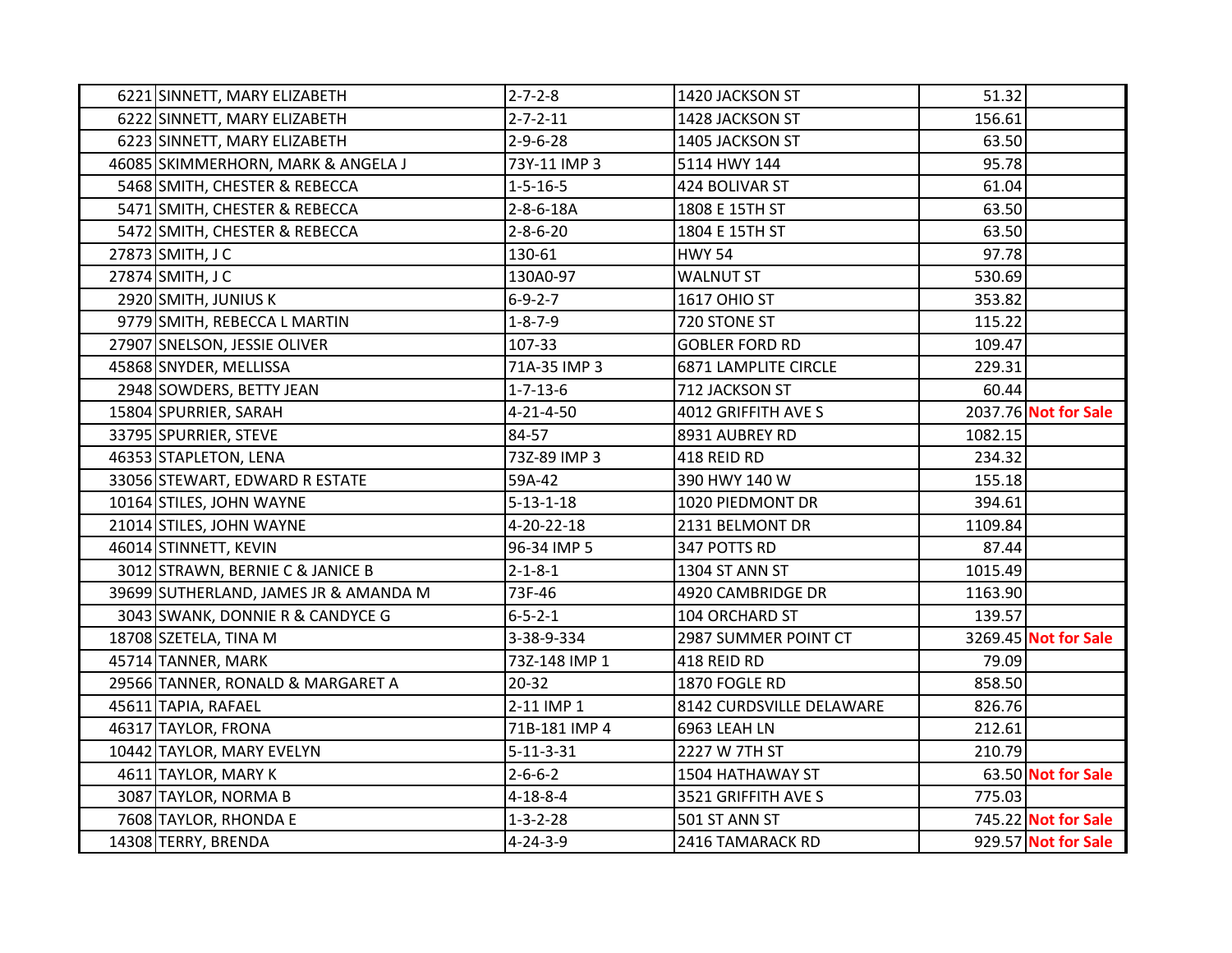| 33124 THE PACIFIC WEST GROUP INC         | 59A-15            | 209 HWY 140 W               | 196.90  |                     |
|------------------------------------------|-------------------|-----------------------------|---------|---------------------|
| 46190 THERBER, TIM                       | 71B-140 IMP 2     | 7077 LAMPLITE CIRCLE        | 129.15  |                     |
| 46186 THOMPSON, AMBER                    | 71B-27 IMP 5      | <b>6968 LAMPLITE CIRCLE</b> | 137.51  |                     |
| 46126 TOMAS, MAGDALENA                   | 41Z-14 IMP 3      | 4040 PARK DR LOT 14         | 97.47   |                     |
| 3155 TOOTERS LAWN MOWERS PARTS & REPAIR  | $3-10-2-24$       | 3210 JEFFERSON ST           | 629.59  |                     |
| 5512 TOWERY, MARGARETTE E                | $6 - 10 - 6 - 41$ | 2506 EBACH ST               | 238.81  |                     |
| 4215 TURNER, JEANNIE F                   | $6 - 5 - 1 - 18$  | 81 WOODFORD AVE             | 338.62  |                     |
| 4728 UNDERHILL, GLENDORA &               | $1 - 8 - 6 - 20$  | 703 STONE ST                | 328.24  |                     |
| 46028 VANCE, JOSH                        | 71B-12 IMP 2      | 6981 LAMPLITE CIRCLE        | 346.14  |                     |
| 45785 VELCZQUEZ, MARCELINO               | 71A-2 IMP 1       | 6713 LAMPLITE CIRCLE        | 104.14  |                     |
| 3699 WALKER, WINFIELD & EDNA             | $5 - 13 - 7 - 40$ | 906 HOLLY AVE               | 159.67  |                     |
| 39248 WARD, MICHAEL S                    | 79-57             | 2550 HWY 140 E              | 813.42  |                     |
| 3245 WARD, SUSAN MARIE                   | $5 - 11 - 7 - 8$  | <b>618 POINDEXTER ST</b>    | 90.85   |                     |
| 36393 WARNER, WENDELL JR                 | $26-19$           | 5838 MAY RD                 | 549.75  |                     |
| 45888 WATHEN, JOHN & ANGELA              | 122-67 IMP 4      | 8159 CRISP RD               | 546.42  |                     |
| 3263 WATKINS, LAURA E                    | $5 - 10 - 11 - 6$ | 2523 W 8TH ST               |         | 315.49 Not for Sale |
| 41360 WATSON, BRENDA JUNE &              | 62B-74            | 2004 MCCULLOCH AVE          | 412.88  |                     |
| 46351 WATSON, GLENN ESTATE               | 73Z-76 IMP 2      | 418 REID RD                 | 87.44   |                     |
| 6363 WEST SIDE AUTO PARTS INC            | $5 - 10 - 16 - 6$ | 2225 LANCASTER AVE          | 139.57  |                     |
| 6365 WEST SIDE AUTO PARTS INC            | $5 - 10 - 16 - 5$ | 2221 LANCASTER AVE          | 139.57  |                     |
| 46240 WESTENBARGER, DEREK                | 77Z-17 IMP 7      | 6556 HWY 231                | 112.48  |                     |
| 18741 WESTERFEILD, TW                    | $3-11-12-9$       | 941 DIXIANA DR              | 2167.94 |                     |
| 8282 WESTERFIELD, STEVE J & JENNIFER M   | $6 - 12 - 2 - 33$ | 2702 W 4TH ST               | 348.36  |                     |
| 34418 WESTERFIELD, TERRY W & DANA M      | 63A-50            | 1839 FOORS LN               | 6120.71 |                     |
| 14508 WESTERFIELD, TERRY WAYNE           | $5 - 8 - 1 - 23$  | 1201 BOSLEY RD              | 2139.56 |                     |
| 7765 WHEATLEY, GELITA                    | $3 - 7 - 5 - 66$  | 600 E 26TH ST               | 156.03  |                     |
| 45621 WHEELER, NANCY                     | 71A-102 IMP 1     | 6751 LESLIE LN              | 212.61  |                     |
| 3787 WHITEHOUSE, CHARLES S & MELISSA S   | $3 - 13 - 6 - 3$  | 1549 E 26TH ST              | 121.31  |                     |
| 30794 WILLENBORG, DEREK BRADLEY          | 125-44-1          | 12586 HWY 951               | 404.55  |                     |
| 31016 WILLIAMS, LAURIE A & CHRISTOPHER W | $33 - 72 - 8$     | 4906 WINDY HOLLOW RD        | 1330.81 |                     |
| 14557 WILLIAMS, PHILLIP & SHIRLEY        | $3-12-20-4$       | 627 AMHERST DR              | 1405.24 |                     |
| 28632 WILLIAMS, ROGER                    | 33-74-7           | 4750 WINDY HOLLOW RD        | 295.41  |                     |
| 28657 WILSON, JON D                      | 97-67             | 1436 YELVINGTON K'VILLE     | 156.41  |                     |
| 31523 WIMSATT, LISA C                    | $46 - 8$          | <b>RIVER RD</b>             | 626.82  |                     |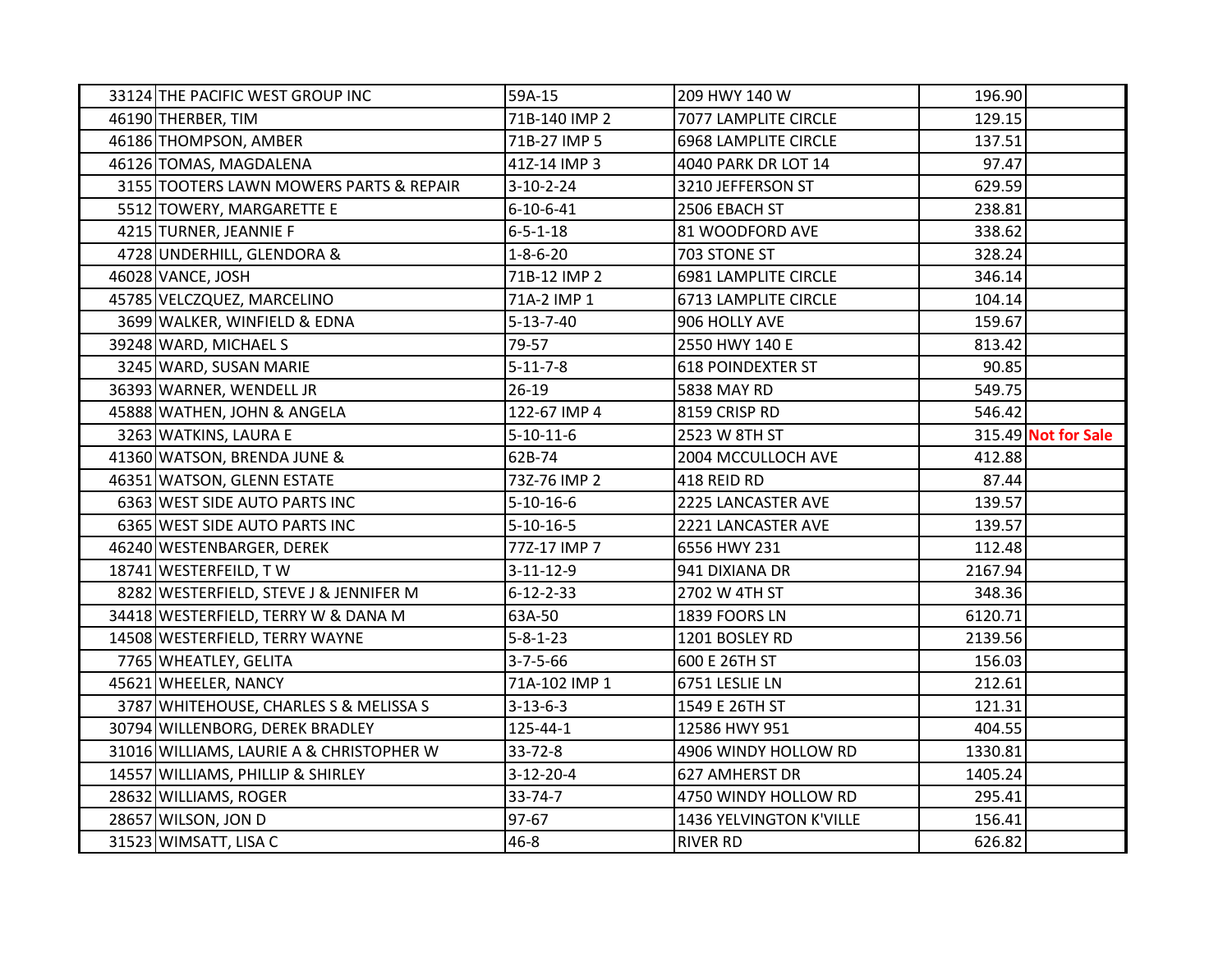| 35304 WIMSATT, ROBERT J & LISA   | 46-13             | 1946 RIVER RD           | 3360.25 |                     |
|----------------------------------|-------------------|-------------------------|---------|---------------------|
| 17235 WIMSATT, ROBERT J & LISA C | 6-22-1-9A         | 4490 HARBOR HILLS TRACE | 46.69   |                     |
| 17236 WIMSATT, ROBERT J & LISA C | $6 - 22 - 1 - 9B$ | 4500 HARBOR HILLS TRACE | 46.69   |                     |
| 3392 WINK, LEONA R               | $3 - 10 - 7 - 7$  | 3220 DAVIESS ST         |         | 407.38 Not for Sale |
| 41781 WITT, SHAUN                | 73H-5             | 1913 KEENLAND PKWY      | 162.53  |                     |
| 3405 WOOD, EURIA & SHIRLEY       | $5 - 4 - 3 - 26$  | <b>505 MAPLE ST</b>     | 54.36   |                     |
| 3411 WOODARD, JAMES M & TERESA B | $15 - 10 - 2 - 7$ | 2321 W 9TH ST           | 78.69   |                     |
| 45682 WOOTTON, DAVID             | 127-48 IMP 1      | 11271 HWY 144           | 841.84  |                     |
| 35414 WRIGHT, BRENDA             | $15A-2-1$         | HWY 56                  | 46.69   |                     |
| 45959 WRIGHT, BRENDA             | 15A-2 IMP 1       | <b>HWY 815</b>          | 185.90  |                     |
| 3438 WRIGHT, DOROTHY             | $5 - 9 - 3 - 24$  | 921 MCGILL ST           | 60.44   |                     |
| 45669 YOUNG, GREG                | 40-51 IMP 2       | 13922 KELLER RD         | 412.88  |                     |
| 3459 YOUNG, JAMES E & BURMA G    | $4 - 17 - 10 - 4$ | 1122 HALIFAX DR         | 945.48  |                     |
| 28847 YOUNG, WILLIAM & RUTH      | 38-141            | 1327 WORTHINGTON RD     | 1582.83 |                     |

| 2016 Oil and Gas Bills |                                |                         |                  |                   |  |  |
|------------------------|--------------------------------|-------------------------|------------------|-------------------|--|--|
| Tax Bill #             | <b>Property Owner</b>          | <b>Property Type</b>    | <b>Tax ID</b>    | <b>Amount Due</b> |  |  |
|                        | 46399 ANCHORED INVESTMENTS LLC | <b>IBILL # - 5 OIL</b>  | ITAX ID - 635992 | 77.17             |  |  |
|                        | 46400 ANDERSON JAY             | <b>IBILL # - 6 OIL</b>  | TAX ID - 635923  | 265.85            |  |  |
|                        | 46489 LAST DITCH PETROLEUM LLC | IBILL # - 95 OIL        | ITAX ID - 636018 | 47.27             |  |  |
|                        | 46503 MCNEAL MARTHA PARKER     | IBILL # - 109 OIL       | ITAX ID - 636002 | 69.33             |  |  |
|                        | 46524 PADGETT ELLEN G          | <b>BILL # - 130 OIL</b> | TAX ID - 636025  | 49.16             |  |  |
|                        | 46395 SUSPENSE*                | IBILL # - 1 OIL         | ITAX ID - 635898 | 497.09            |  |  |

| Tangible Bills Listed Below are Not for Sale<br>2016 Tangible Property Tax Bills |                              |                          |                          |                   |                      |  |
|----------------------------------------------------------------------------------|------------------------------|--------------------------|--------------------------|-------------------|----------------------|--|
| Tax Bill $#$                                                                     | <b>Property Owner</b>        | <b>Property Type</b>     | <b>Address</b>           | <b>Amount Due</b> | <b>Notes</b>         |  |
|                                                                                  | 43686 AEROPOSTALE INC 489    | <b>TANGIBLE PROPERTY</b> | I5000 FREDERICA ST       |                   | 2194.59 Not for Sale |  |
|                                                                                  | 43709 ALPHATEK SOLUTIONS LLC | <b>TANGIBLE PROPERTY</b> | 2200 E PARRISH AVE       |                   | 1806.77 Not for Sale |  |
|                                                                                  | 42808 B E DESIGNS            | <b>TANGIBLE PROPERTY</b> | 315 WASHINGTON AVE       |                   | 1301.24 Not for Sale |  |
|                                                                                  | 42823 BC ENTERTAINMENT       | <b>TANGIBLE PROPERTY</b> | 1816 CECILIA CT          |                   | 87.61 Not for Sale   |  |
|                                                                                  | 42857 BRICK HOUSE PIZZA LLC  | <b>TANGIBLE PROPERTY</b> | <b>2410 FREDERICA ST</b> |                   | 104.04 Not for Sale  |  |
|                                                                                  | 42984 DON MARIO RESTAURANT   | <b>TANGIBLE PROPERTY</b> | 2100 W 2ND ST            |                   | 311.65 Not for Sale  |  |
|                                                                                  | 43014 ELL BEE TOWING LLC     | <b>TANGIBLE PROPERTY</b> | 309 E 16TH ST            |                   | 70.52 Not for Sale   |  |